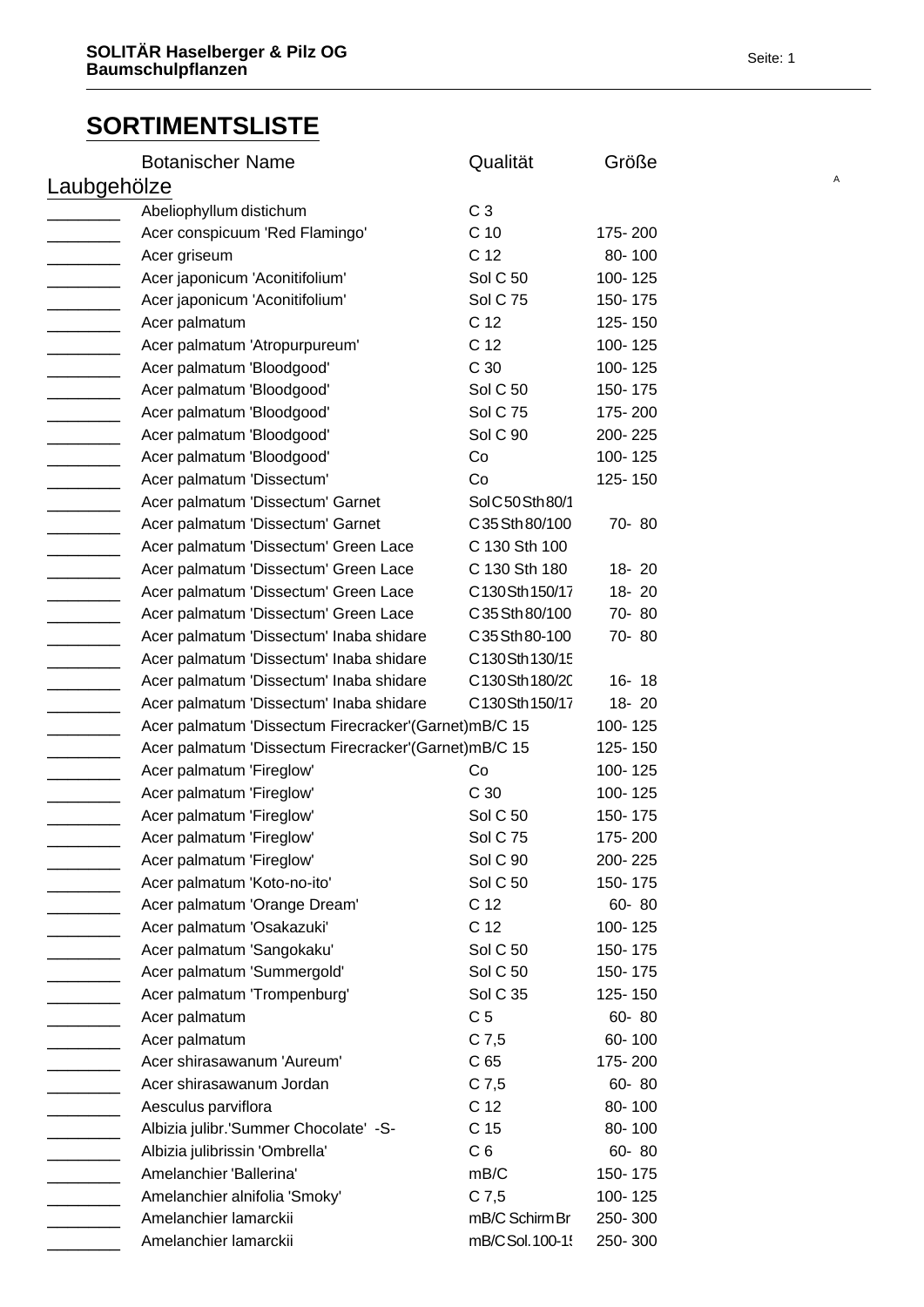| <b>Botanischer Name</b>                           | Qualität        | Größe             |  |
|---------------------------------------------------|-----------------|-------------------|--|
| Laubgehölze                                       |                 |                   |  |
| Amelanchier lamarckii                             | mB/CSol. 150-20 | 300-350           |  |
| Amelanchier lamarckii                             | C <sub>3</sub>  |                   |  |
| Amelanchier lamarckii                             | $C$ 7,5         | 80-100            |  |
| Amelanchier lamarckii                             | C 12            | 100-125           |  |
| Aralia elata                                      | C35 mehrstämm   | 150-175           |  |
| Blütensträucher i. Sorten                         | C <sub>3</sub>  |                   |  |
| Blütensträucher i. Sorten                         | $C$ 7,5         | 80-100            |  |
| Buddleja alternifolia 'Unique' -R-                | C <sub>5</sub>  | 40-60             |  |
| Buddleja Buzz in Sorten                           | C <sub>7</sub>  |                   |  |
| Buddleja Buzz in Sorten                           | C <sub>3</sub>  |                   |  |
| Buddleja davidii 'Black Knight'                   | C <sub>5</sub>  |                   |  |
| Buddleja davidii in Sorten                        | C 15            |                   |  |
| Buddleja davidii in Sorten                        | C <sub>3</sub>  |                   |  |
| Buddleja davidii in Sorten                        | C <sub>5</sub>  |                   |  |
| Buddleja davidii in Sorten                        | C 10            | $50 - 60$         |  |
| Callicarpa 'Liebespaar'                           | $C$ 7,5         | 60-80             |  |
| Callicarpa bodinieri 'Profusion'                  | C 15 XXL        | 80-100            |  |
| Callicarpa bodinieri 'Profusion'                  | C <sub>5</sub>  | 40-60             |  |
| Calycanthus 'Venus'                               | C <sub>4</sub>  | 30- 40            |  |
| Calycanthus 'Venus'                               | C 12            | 60-80             |  |
| Calycanthus x Raulstonii 'Hartlage Wine'          | C 12            | 60-100            |  |
| Calycanthus x Raulstonii 'Hartlage Wine'          | C <sub>4</sub>  | 30- 40            |  |
| Carpinus betulus                                  | C 3 gestäbt     | 80-100            |  |
| Carpinus betulus                                  | C <sub>5</sub>  | 125-150           |  |
| Carpinus betulus                                  | C <sub>10</sub> | 175-200           |  |
| Carpinus betulus                                  | Hei C 7,5       | 200-225           |  |
| Carpinus betulus 'Fastigiata'                     | C 12            | 150-200           |  |
| Caryopteris clandonensis 'Heavenly Blue'          | C <sub>3</sub>  |                   |  |
| Caryopteris clandonensis 'Heavenly Blue'          | C <sub>5</sub>  | 40-60             |  |
| Caryopteris clandonensis 'Kew Blue'               | C <sub>3</sub>  |                   |  |
| Caryopteris clandonensis 'Summer Sorbet' - S- C 3 |                 | 30- 40            |  |
| Cercidiphyllum japonicum                          | C 12            | 125-150           |  |
| Cercis can. 'Carolina Sweetheart'                 | C <sub>4</sub>  |                   |  |
| Cercis can. 'Carolina Sweetheart'                 | C <sub>10</sub> | 125-150           |  |
| Cercis can. 'Oklahoma'                            | C <sub>4</sub>  |                   |  |
|                                                   | C <sub>10</sub> |                   |  |
| Cercis canadensis 'Forest Pansy'                  | C 12            | 200-250<br>80-100 |  |
| Cercis canadensis 'Forest Pansy'                  |                 |                   |  |
| Cercis canadensis 'Hearts of Gold'                | C <sub>12</sub> | 80-100            |  |
| Cercis canadensis 'Merlot'                        | C <sub>5</sub>  |                   |  |
| Cercis canadensis 'Ruby Falls' -R-                | C 10            | 175-200           |  |
| Cercis canadensis 'Texas White'                   | C <sub>10</sub> | 175-200           |  |
| Cercis chinensis 'Avondale'                       | C <sub>5</sub>  |                   |  |
| Cercis chinensis 'Avondale'                       | $C$ 7,5         | 60-80             |  |
| Cercis chinensis 'Avondale'                       | C 10            | 150-200           |  |
| Cercis chinensis 'Shirobana'                      | C <sub>5</sub>  |                   |  |
| Cercis chinensis 'Shirobana'                      | C <sub>50</sub> | 175-200           |  |
| Cercis siliquastrum                               | C <sub>25</sub> | 80-100            |  |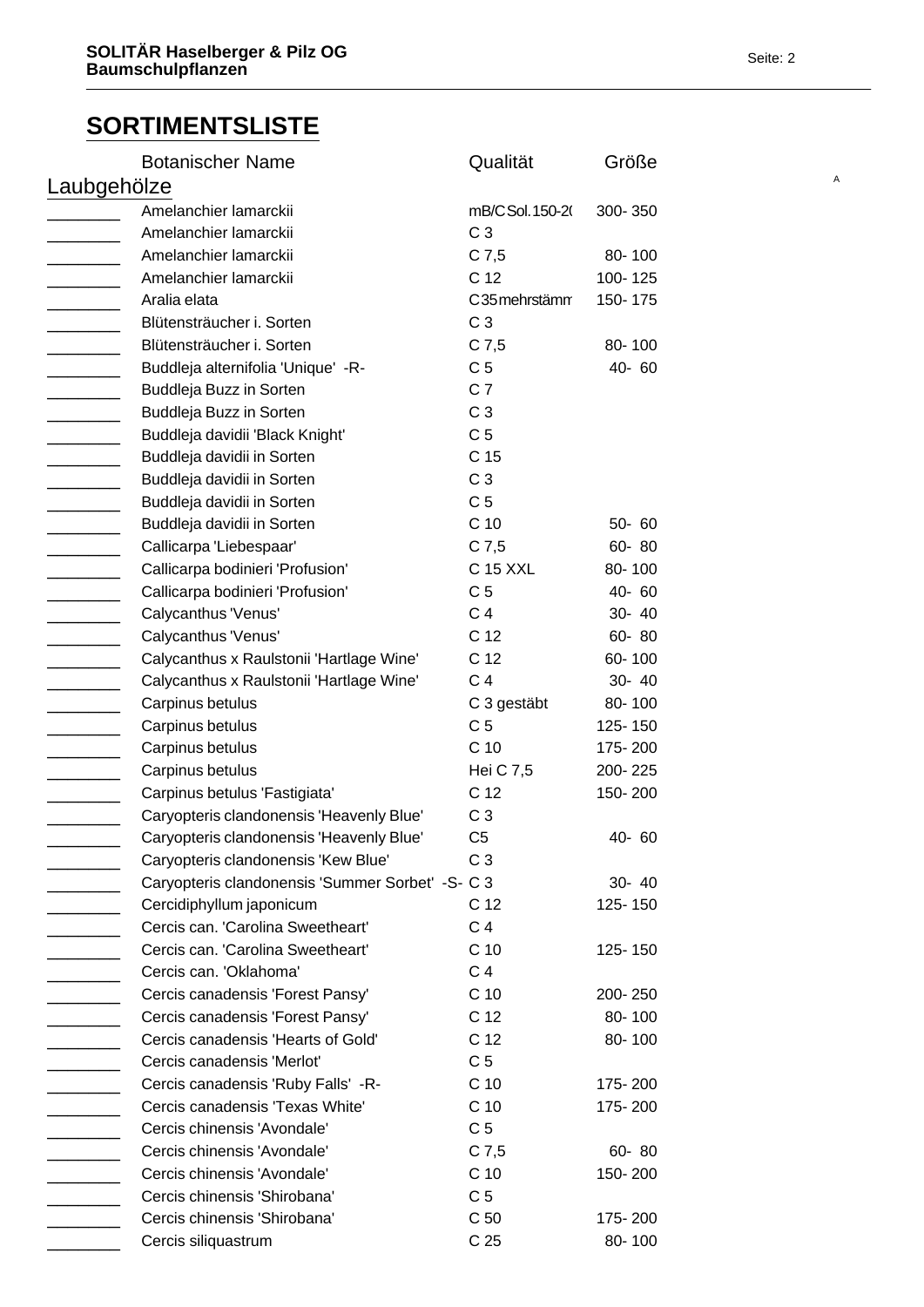|             | <b>Botanischer Name</b>                 | Qualität         | Größe     |             |
|-------------|-----------------------------------------|------------------|-----------|-------------|
| Laubgehölze |                                         |                  |           | $\mathbf C$ |
|             | <b>Chaenomeles in Sorten</b>            | C <sub>3</sub>   | 40-60     |             |
|             | Chaenomeles japonica 'Cido' -R-         | C <sub>5</sub>   | 40-60     |             |
|             | Chaenomeles x superba 'Red Trail'       | Bonsai-Schale 2! | $25 - 30$ |             |
|             | Chionanthus virginicus                  | $C$ 7,5          | 40-50     |             |
|             | Clethra alnifolia 'Sixteen Candles' ®   | C <sub>5</sub>   | 40-60     |             |
|             | Cornus alba 'Elegantissima'             | $C$ 7,5          | 80-100    |             |
|             | Cornus alba 'Elegantissima'             | C <sub>3</sub>   |           |             |
|             | Cornus alba 'Elegantissima'             | C <sub>15</sub>  | 100-125   |             |
|             | Cornus alba 'Gouchaultii'               | $C$ 7,5          | 80-100    |             |
|             | Cornus alba 'Sibirica'                  | C <sub>3</sub>   |           |             |
|             | Cornus alba 'Sibirica'                  | $C$ 7,5          | 80-100    |             |
|             | Cornus alba 'Sibirica Variegata'        | C 15 XXL         | 80-100    |             |
|             | Cornus alba 'Sibirica Variegata'        | $C$ 7,5          | 80-100    |             |
|             | Cornus alba 'Spaethii'                  | C 15 XXL         | 80-100    |             |
|             | Cornus alba 'Spaethii'                  | C <sub>3</sub>   |           |             |
|             | Cornus controversa 'Pagoda'             | C <sub>12</sub>  | 100-125   |             |
|             | Cornus controversa 'Variegata'          | C <sub>12</sub>  | 60-100    |             |
|             | Cornus florida 'Cherokee Chief'         | Co               | 200-225   |             |
|             | Cornus florida 'Rubra'                  | C <sub>50</sub>  | 150-175   |             |
|             | Cornus kousa 'China Girl'               | mB/C             | 125-150   |             |
|             | Cornus kousa 'China Girl'               | C <sub>20</sub>  | 175-200   |             |
|             | Cornus kousa 'Satomi'                   | C <sub>15</sub>  | 100-125   |             |
|             | Cornus kousa 'Satomi'                   | C <sub>30</sub>  | 100-120   |             |
|             | Cornus kousa 'Stellar Pink'             | C 30             | 100-120   |             |
|             | Cornus kousa 'Venus' -R-                | Sol. Co          | 275-300   |             |
|             | Cornus kousa - florida i.S.             | C <sub>10</sub>  | 60-100    |             |
|             | Cornus kousa chinensis                  | C <sub>35</sub>  | 125-150   |             |
|             | Cornus kousa chinensis                  | C <sub>15</sub>  | 100-125   |             |
|             | Cornus kousa chinensis                  | mB/C Sol. 100-1! | 150-200   |             |
|             | Cornus kousa chinensis 'Milky Way'      | mB/C             | 125-150   |             |
|             | Cornus kousa chinensis 'Milky Way'      | C <sub>50</sub>  | 150-175   |             |
|             | Cornus kousa chinensis 'White Fountain' | C <sub>20</sub>  | 100-125   |             |
|             | Cornus mas                              | C 15 XXL         | 80-100    |             |
|             | Cornus mas                              | C <sub>3</sub>   | 40-60     |             |
|             | Cornus mas                              | C <sub>5</sub>   | 40-60     |             |
|             | Cornus officinalis                      | C <sub>15</sub>  | 125-150   |             |
|             | Cornus sericea 'Flaviramea'             | C 15 XXL         | 80-100    |             |
|             | Cornus sericea 'Flaviramea'             | $C$ 7,5          | 80-100    |             |
|             | Corylopsis pauciflora                   | C <sub>20</sub>  | 125-150   |             |
|             | Corylopsis spicata                      | C 12             | 60-100    |             |
|             | Corylus av.'Contorta'                   | C <sub>10</sub>  | 100-125   |             |
|             | Corylus av.'Contorta'                   | C <sub>35</sub>  | 125-150   |             |
|             | Corylus av.'Red Majestic'               | C <sub>12</sub>  | 100-125   |             |
|             | Corylus avellana                        | C <sub>5</sub>   |           |             |
|             | Corylus maxima 'Purpurea'               | C <sub>5</sub>   | 60-100    |             |
|             | Corylus maxima 'Red Majestic' -S-       | C <sub>35</sub>  | 150-175   |             |
|             | Cotinus coggygria 'Golden Spirit' -R-   | C <sub>12</sub>  | 60-100    |             |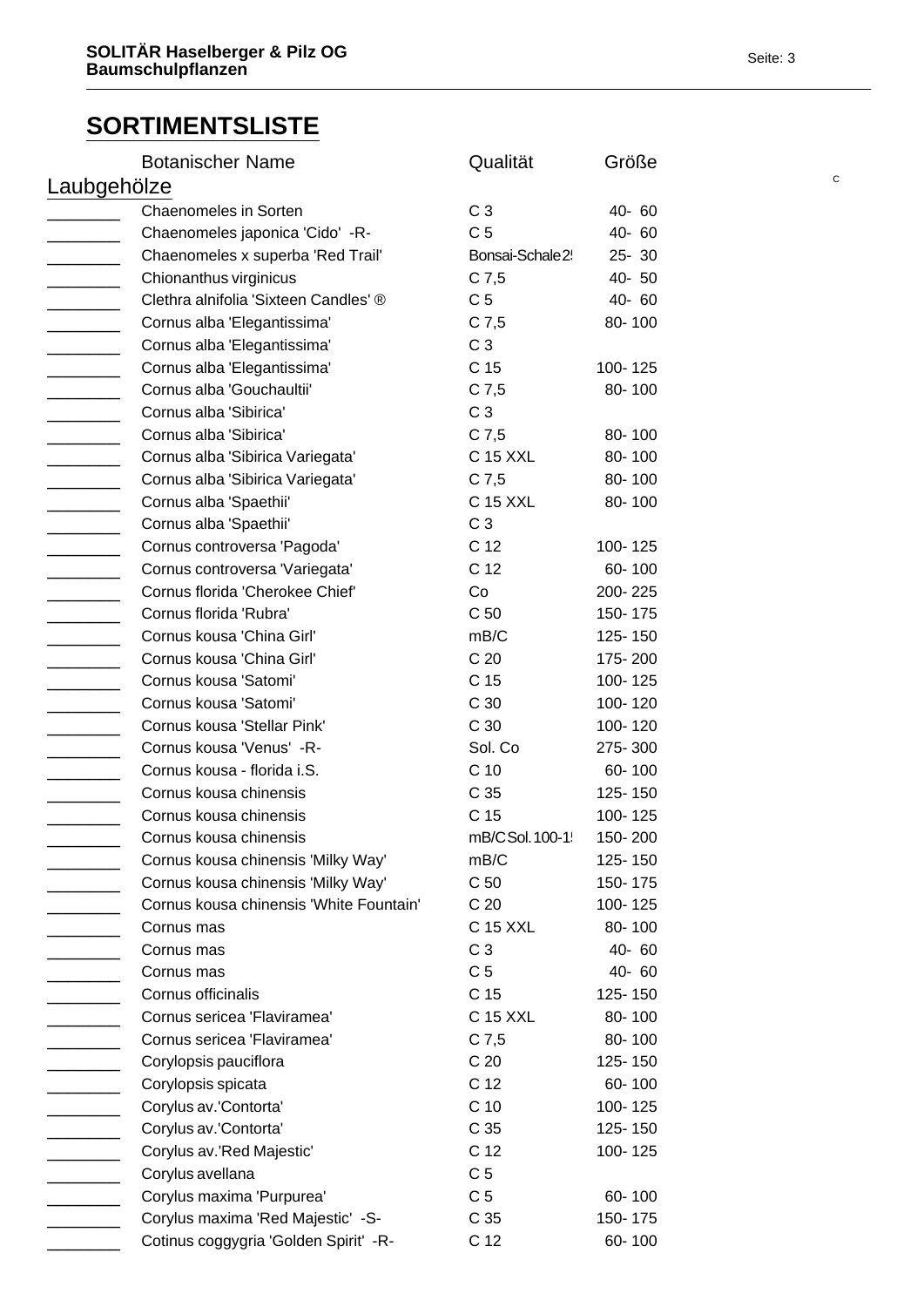| $\mathbf C$<br>Laubgehölze<br>C <sub>3</sub><br>Cotinus coggygria 'Royal Purple'<br>C <sub>10</sub><br>Cotinus coggygria 'Royal Purple'<br>80-100<br>Cotinus coggygria 'Young Lady' -S-<br>C <sub>5</sub><br>50-60<br>$\overline{\phantom{a}}$<br>C <sub>3</sub><br>60-80<br>Crataegus monogyna<br>C <sub>2</sub><br>Cytisus in Sorten<br>40-60<br><u>______________</u><br><b>Cytisus in Sorten</b><br>$C$ 7,5<br>60-80<br>________________<br>Cytisus nigricans 'Cyni'<br>C <sub>2</sub><br><u> 1990 - Jan Jan Jan</u><br>C <sub>2</sub><br>Deutzia gracilis<br>C <sub>4</sub><br>Deutzia gracilis<br>$\overline{\phantom{a}}$ . The contract of $\overline{\phantom{a}}$<br>C <sub>3</sub><br>Deutzia gracilis<br>30- 40<br>Deutzia gracilis<br>$C$ 7,5<br>60-80<br>________________<br>Deutzia hybrida 'Mont Rose'<br>C <sub>3</sub><br>$C$ 7,5<br>Deutzia hybrida 'Mont Rose'<br>80-100<br>C <sub>3</sub><br>Deutzia hybrida 'Raspberry Sundae'<br>Deutzia hybrida 'Strawberry Fields'<br>C 15 XXL<br>80-100<br>C <sub>3</sub><br>Deutzia hybrida 'Strawberry Fields'<br><b>C 15 XXL</b><br>Deutzia kalmiiflora<br>80-100<br>C <sub>3</sub><br>Deutzia kalmiiflora<br>$\overline{\phantom{a}}$<br>C <sub>5</sub><br>Deutzia magnifica 'Tourbillon Rouge'<br>60-100<br>Deutzia magnifica 'Tourbillon Rouge'<br>$C$ 7,5<br>80-100<br>Deutzia rosea 'Yuki Cherry Blossom' -R-<br>C <sub>3</sub><br>30- 40<br>Deutzia rosea 'Yuki Snowflake' -R-<br>C <sub>3</sub><br>C 15 XXL<br>Deutzia scabra 'Plena'<br>80-100<br>C <sub>3</sub><br>Deutzia scabra 'Plena'<br>$\overline{\phantom{a}}$<br>Eucalyptus gunnii 'Silverana'<br>C <sub>10</sub><br>125-150<br>C <sub>5</sub><br>Euonymus alatus<br>60-80<br>C <sub>5</sub><br>$50 - 60$<br>Euonymus alatus 'Compactus'<br>C <sub>3</sub><br>Euonymus europaeus<br>60-100<br>C <sub>12</sub><br>60-100<br>Euonymus europaeus 'Red Cascade'<br>C <sub>2</sub><br>Euonymus jap. 'Green Spire'<br>P 1,4<br>Euonymus jap. 'Microphyl. Green'<br>Exochorda macrantha 'The Bride'<br>C <sub>12</sub><br>100-125<br>Fargesia scabrida 'Asian Wonder'<br>C <sub>5</sub><br>60-80<br>C <sub>10</sub><br>80-100<br>Fargesia species 'Blue Lizard' -R- |
|--------------------------------------------------------------------------------------------------------------------------------------------------------------------------------------------------------------------------------------------------------------------------------------------------------------------------------------------------------------------------------------------------------------------------------------------------------------------------------------------------------------------------------------------------------------------------------------------------------------------------------------------------------------------------------------------------------------------------------------------------------------------------------------------------------------------------------------------------------------------------------------------------------------------------------------------------------------------------------------------------------------------------------------------------------------------------------------------------------------------------------------------------------------------------------------------------------------------------------------------------------------------------------------------------------------------------------------------------------------------------------------------------------------------------------------------------------------------------------------------------------------------------------------------------------------------------------------------------------------------------------------------------------------------------------------------------------------------------------------------------------------------------------------------------------------------------------------------------------------------------------------------------------------------------------------------------------------------------------------------------------------------------------------------------------------------------------------------------------------------------------------------------------------------------------------------|
|                                                                                                                                                                                                                                                                                                                                                                                                                                                                                                                                                                                                                                                                                                                                                                                                                                                                                                                                                                                                                                                                                                                                                                                                                                                                                                                                                                                                                                                                                                                                                                                                                                                                                                                                                                                                                                                                                                                                                                                                                                                                                                                                                                                            |
|                                                                                                                                                                                                                                                                                                                                                                                                                                                                                                                                                                                                                                                                                                                                                                                                                                                                                                                                                                                                                                                                                                                                                                                                                                                                                                                                                                                                                                                                                                                                                                                                                                                                                                                                                                                                                                                                                                                                                                                                                                                                                                                                                                                            |
|                                                                                                                                                                                                                                                                                                                                                                                                                                                                                                                                                                                                                                                                                                                                                                                                                                                                                                                                                                                                                                                                                                                                                                                                                                                                                                                                                                                                                                                                                                                                                                                                                                                                                                                                                                                                                                                                                                                                                                                                                                                                                                                                                                                            |
|                                                                                                                                                                                                                                                                                                                                                                                                                                                                                                                                                                                                                                                                                                                                                                                                                                                                                                                                                                                                                                                                                                                                                                                                                                                                                                                                                                                                                                                                                                                                                                                                                                                                                                                                                                                                                                                                                                                                                                                                                                                                                                                                                                                            |
|                                                                                                                                                                                                                                                                                                                                                                                                                                                                                                                                                                                                                                                                                                                                                                                                                                                                                                                                                                                                                                                                                                                                                                                                                                                                                                                                                                                                                                                                                                                                                                                                                                                                                                                                                                                                                                                                                                                                                                                                                                                                                                                                                                                            |
|                                                                                                                                                                                                                                                                                                                                                                                                                                                                                                                                                                                                                                                                                                                                                                                                                                                                                                                                                                                                                                                                                                                                                                                                                                                                                                                                                                                                                                                                                                                                                                                                                                                                                                                                                                                                                                                                                                                                                                                                                                                                                                                                                                                            |
|                                                                                                                                                                                                                                                                                                                                                                                                                                                                                                                                                                                                                                                                                                                                                                                                                                                                                                                                                                                                                                                                                                                                                                                                                                                                                                                                                                                                                                                                                                                                                                                                                                                                                                                                                                                                                                                                                                                                                                                                                                                                                                                                                                                            |
|                                                                                                                                                                                                                                                                                                                                                                                                                                                                                                                                                                                                                                                                                                                                                                                                                                                                                                                                                                                                                                                                                                                                                                                                                                                                                                                                                                                                                                                                                                                                                                                                                                                                                                                                                                                                                                                                                                                                                                                                                                                                                                                                                                                            |
|                                                                                                                                                                                                                                                                                                                                                                                                                                                                                                                                                                                                                                                                                                                                                                                                                                                                                                                                                                                                                                                                                                                                                                                                                                                                                                                                                                                                                                                                                                                                                                                                                                                                                                                                                                                                                                                                                                                                                                                                                                                                                                                                                                                            |
|                                                                                                                                                                                                                                                                                                                                                                                                                                                                                                                                                                                                                                                                                                                                                                                                                                                                                                                                                                                                                                                                                                                                                                                                                                                                                                                                                                                                                                                                                                                                                                                                                                                                                                                                                                                                                                                                                                                                                                                                                                                                                                                                                                                            |
|                                                                                                                                                                                                                                                                                                                                                                                                                                                                                                                                                                                                                                                                                                                                                                                                                                                                                                                                                                                                                                                                                                                                                                                                                                                                                                                                                                                                                                                                                                                                                                                                                                                                                                                                                                                                                                                                                                                                                                                                                                                                                                                                                                                            |
|                                                                                                                                                                                                                                                                                                                                                                                                                                                                                                                                                                                                                                                                                                                                                                                                                                                                                                                                                                                                                                                                                                                                                                                                                                                                                                                                                                                                                                                                                                                                                                                                                                                                                                                                                                                                                                                                                                                                                                                                                                                                                                                                                                                            |
|                                                                                                                                                                                                                                                                                                                                                                                                                                                                                                                                                                                                                                                                                                                                                                                                                                                                                                                                                                                                                                                                                                                                                                                                                                                                                                                                                                                                                                                                                                                                                                                                                                                                                                                                                                                                                                                                                                                                                                                                                                                                                                                                                                                            |
|                                                                                                                                                                                                                                                                                                                                                                                                                                                                                                                                                                                                                                                                                                                                                                                                                                                                                                                                                                                                                                                                                                                                                                                                                                                                                                                                                                                                                                                                                                                                                                                                                                                                                                                                                                                                                                                                                                                                                                                                                                                                                                                                                                                            |
|                                                                                                                                                                                                                                                                                                                                                                                                                                                                                                                                                                                                                                                                                                                                                                                                                                                                                                                                                                                                                                                                                                                                                                                                                                                                                                                                                                                                                                                                                                                                                                                                                                                                                                                                                                                                                                                                                                                                                                                                                                                                                                                                                                                            |
|                                                                                                                                                                                                                                                                                                                                                                                                                                                                                                                                                                                                                                                                                                                                                                                                                                                                                                                                                                                                                                                                                                                                                                                                                                                                                                                                                                                                                                                                                                                                                                                                                                                                                                                                                                                                                                                                                                                                                                                                                                                                                                                                                                                            |
|                                                                                                                                                                                                                                                                                                                                                                                                                                                                                                                                                                                                                                                                                                                                                                                                                                                                                                                                                                                                                                                                                                                                                                                                                                                                                                                                                                                                                                                                                                                                                                                                                                                                                                                                                                                                                                                                                                                                                                                                                                                                                                                                                                                            |
|                                                                                                                                                                                                                                                                                                                                                                                                                                                                                                                                                                                                                                                                                                                                                                                                                                                                                                                                                                                                                                                                                                                                                                                                                                                                                                                                                                                                                                                                                                                                                                                                                                                                                                                                                                                                                                                                                                                                                                                                                                                                                                                                                                                            |
|                                                                                                                                                                                                                                                                                                                                                                                                                                                                                                                                                                                                                                                                                                                                                                                                                                                                                                                                                                                                                                                                                                                                                                                                                                                                                                                                                                                                                                                                                                                                                                                                                                                                                                                                                                                                                                                                                                                                                                                                                                                                                                                                                                                            |
|                                                                                                                                                                                                                                                                                                                                                                                                                                                                                                                                                                                                                                                                                                                                                                                                                                                                                                                                                                                                                                                                                                                                                                                                                                                                                                                                                                                                                                                                                                                                                                                                                                                                                                                                                                                                                                                                                                                                                                                                                                                                                                                                                                                            |
|                                                                                                                                                                                                                                                                                                                                                                                                                                                                                                                                                                                                                                                                                                                                                                                                                                                                                                                                                                                                                                                                                                                                                                                                                                                                                                                                                                                                                                                                                                                                                                                                                                                                                                                                                                                                                                                                                                                                                                                                                                                                                                                                                                                            |
|                                                                                                                                                                                                                                                                                                                                                                                                                                                                                                                                                                                                                                                                                                                                                                                                                                                                                                                                                                                                                                                                                                                                                                                                                                                                                                                                                                                                                                                                                                                                                                                                                                                                                                                                                                                                                                                                                                                                                                                                                                                                                                                                                                                            |
|                                                                                                                                                                                                                                                                                                                                                                                                                                                                                                                                                                                                                                                                                                                                                                                                                                                                                                                                                                                                                                                                                                                                                                                                                                                                                                                                                                                                                                                                                                                                                                                                                                                                                                                                                                                                                                                                                                                                                                                                                                                                                                                                                                                            |
|                                                                                                                                                                                                                                                                                                                                                                                                                                                                                                                                                                                                                                                                                                                                                                                                                                                                                                                                                                                                                                                                                                                                                                                                                                                                                                                                                                                                                                                                                                                                                                                                                                                                                                                                                                                                                                                                                                                                                                                                                                                                                                                                                                                            |
|                                                                                                                                                                                                                                                                                                                                                                                                                                                                                                                                                                                                                                                                                                                                                                                                                                                                                                                                                                                                                                                                                                                                                                                                                                                                                                                                                                                                                                                                                                                                                                                                                                                                                                                                                                                                                                                                                                                                                                                                                                                                                                                                                                                            |
|                                                                                                                                                                                                                                                                                                                                                                                                                                                                                                                                                                                                                                                                                                                                                                                                                                                                                                                                                                                                                                                                                                                                                                                                                                                                                                                                                                                                                                                                                                                                                                                                                                                                                                                                                                                                                                                                                                                                                                                                                                                                                                                                                                                            |
|                                                                                                                                                                                                                                                                                                                                                                                                                                                                                                                                                                                                                                                                                                                                                                                                                                                                                                                                                                                                                                                                                                                                                                                                                                                                                                                                                                                                                                                                                                                                                                                                                                                                                                                                                                                                                                                                                                                                                                                                                                                                                                                                                                                            |
|                                                                                                                                                                                                                                                                                                                                                                                                                                                                                                                                                                                                                                                                                                                                                                                                                                                                                                                                                                                                                                                                                                                                                                                                                                                                                                                                                                                                                                                                                                                                                                                                                                                                                                                                                                                                                                                                                                                                                                                                                                                                                                                                                                                            |
|                                                                                                                                                                                                                                                                                                                                                                                                                                                                                                                                                                                                                                                                                                                                                                                                                                                                                                                                                                                                                                                                                                                                                                                                                                                                                                                                                                                                                                                                                                                                                                                                                                                                                                                                                                                                                                                                                                                                                                                                                                                                                                                                                                                            |
|                                                                                                                                                                                                                                                                                                                                                                                                                                                                                                                                                                                                                                                                                                                                                                                                                                                                                                                                                                                                                                                                                                                                                                                                                                                                                                                                                                                                                                                                                                                                                                                                                                                                                                                                                                                                                                                                                                                                                                                                                                                                                                                                                                                            |
|                                                                                                                                                                                                                                                                                                                                                                                                                                                                                                                                                                                                                                                                                                                                                                                                                                                                                                                                                                                                                                                                                                                                                                                                                                                                                                                                                                                                                                                                                                                                                                                                                                                                                                                                                                                                                                                                                                                                                                                                                                                                                                                                                                                            |
|                                                                                                                                                                                                                                                                                                                                                                                                                                                                                                                                                                                                                                                                                                                                                                                                                                                                                                                                                                                                                                                                                                                                                                                                                                                                                                                                                                                                                                                                                                                                                                                                                                                                                                                                                                                                                                                                                                                                                                                                                                                                                                                                                                                            |
|                                                                                                                                                                                                                                                                                                                                                                                                                                                                                                                                                                                                                                                                                                                                                                                                                                                                                                                                                                                                                                                                                                                                                                                                                                                                                                                                                                                                                                                                                                                                                                                                                                                                                                                                                                                                                                                                                                                                                                                                                                                                                                                                                                                            |
|                                                                                                                                                                                                                                                                                                                                                                                                                                                                                                                                                                                                                                                                                                                                                                                                                                                                                                                                                                                                                                                                                                                                                                                                                                                                                                                                                                                                                                                                                                                                                                                                                                                                                                                                                                                                                                                                                                                                                                                                                                                                                                                                                                                            |
|                                                                                                                                                                                                                                                                                                                                                                                                                                                                                                                                                                                                                                                                                                                                                                                                                                                                                                                                                                                                                                                                                                                                                                                                                                                                                                                                                                                                                                                                                                                                                                                                                                                                                                                                                                                                                                                                                                                                                                                                                                                                                                                                                                                            |
| C <sub>3</sub><br>Forsythia 'Lynwood'                                                                                                                                                                                                                                                                                                                                                                                                                                                                                                                                                                                                                                                                                                                                                                                                                                                                                                                                                                                                                                                                                                                                                                                                                                                                                                                                                                                                                                                                                                                                                                                                                                                                                                                                                                                                                                                                                                                                                                                                                                                                                                                                                      |
| Forsythia 'Lynwood'<br>$C$ 7,5<br>80-100                                                                                                                                                                                                                                                                                                                                                                                                                                                                                                                                                                                                                                                                                                                                                                                                                                                                                                                                                                                                                                                                                                                                                                                                                                                                                                                                                                                                                                                                                                                                                                                                                                                                                                                                                                                                                                                                                                                                                                                                                                                                                                                                                   |
| Forsythia 'Lynwood Gold'<br>C 15 XXL<br>80-100                                                                                                                                                                                                                                                                                                                                                                                                                                                                                                                                                                                                                                                                                                                                                                                                                                                                                                                                                                                                                                                                                                                                                                                                                                                                                                                                                                                                                                                                                                                                                                                                                                                                                                                                                                                                                                                                                                                                                                                                                                                                                                                                             |
| Forsythia 'Minigold'<br>C 15 XXL<br>80-100                                                                                                                                                                                                                                                                                                                                                                                                                                                                                                                                                                                                                                                                                                                                                                                                                                                                                                                                                                                                                                                                                                                                                                                                                                                                                                                                                                                                                                                                                                                                                                                                                                                                                                                                                                                                                                                                                                                                                                                                                                                                                                                                                 |
| C <sub>3</sub><br>Forsythia intermedia 'Mikador'                                                                                                                                                                                                                                                                                                                                                                                                                                                                                                                                                                                                                                                                                                                                                                                                                                                                                                                                                                                                                                                                                                                                                                                                                                                                                                                                                                                                                                                                                                                                                                                                                                                                                                                                                                                                                                                                                                                                                                                                                                                                                                                                           |
| Forsythia intermedia 'Week-End' -R-<br>C 15 XXL<br>80-100                                                                                                                                                                                                                                                                                                                                                                                                                                                                                                                                                                                                                                                                                                                                                                                                                                                                                                                                                                                                                                                                                                                                                                                                                                                                                                                                                                                                                                                                                                                                                                                                                                                                                                                                                                                                                                                                                                                                                                                                                                                                                                                                  |
| C <sub>3</sub><br>Forsythia intermedia 'Week-End' -R-                                                                                                                                                                                                                                                                                                                                                                                                                                                                                                                                                                                                                                                                                                                                                                                                                                                                                                                                                                                                                                                                                                                                                                                                                                                                                                                                                                                                                                                                                                                                                                                                                                                                                                                                                                                                                                                                                                                                                                                                                                                                                                                                      |
| Forsythia intermedia 'Week-End' -R-<br>C <sub>5</sub><br>60-80                                                                                                                                                                                                                                                                                                                                                                                                                                                                                                                                                                                                                                                                                                                                                                                                                                                                                                                                                                                                                                                                                                                                                                                                                                                                                                                                                                                                                                                                                                                                                                                                                                                                                                                                                                                                                                                                                                                                                                                                                                                                                                                             |
| $C$ 7,5<br>Forsythia intermedia 'Week-End' -R-<br>80-100                                                                                                                                                                                                                                                                                                                                                                                                                                                                                                                                                                                                                                                                                                                                                                                                                                                                                                                                                                                                                                                                                                                                                                                                                                                                                                                                                                                                                                                                                                                                                                                                                                                                                                                                                                                                                                                                                                                                                                                                                                                                                                                                   |
| C <sub>12</sub><br>Fothergilla major<br>40-60                                                                                                                                                                                                                                                                                                                                                                                                                                                                                                                                                                                                                                                                                                                                                                                                                                                                                                                                                                                                                                                                                                                                                                                                                                                                                                                                                                                                                                                                                                                                                                                                                                                                                                                                                                                                                                                                                                                                                                                                                                                                                                                                              |
| C <sub>2</sub><br>Genista in Sorten<br>$20 - 30$                                                                                                                                                                                                                                                                                                                                                                                                                                                                                                                                                                                                                                                                                                                                                                                                                                                                                                                                                                                                                                                                                                                                                                                                                                                                                                                                                                                                                                                                                                                                                                                                                                                                                                                                                                                                                                                                                                                                                                                                                                                                                                                                           |
| C <sub>3</sub><br>30- 40<br>Genista lydia                                                                                                                                                                                                                                                                                                                                                                                                                                                                                                                                                                                                                                                                                                                                                                                                                                                                                                                                                                                                                                                                                                                                                                                                                                                                                                                                                                                                                                                                                                                                                                                                                                                                                                                                                                                                                                                                                                                                                                                                                                                                                                                                                  |
| C <sub>20</sub><br>Hamamelis interm.'Westerstede'<br>125-150                                                                                                                                                                                                                                                                                                                                                                                                                                                                                                                                                                                                                                                                                                                                                                                                                                                                                                                                                                                                                                                                                                                                                                                                                                                                                                                                                                                                                                                                                                                                                                                                                                                                                                                                                                                                                                                                                                                                                                                                                                                                                                                               |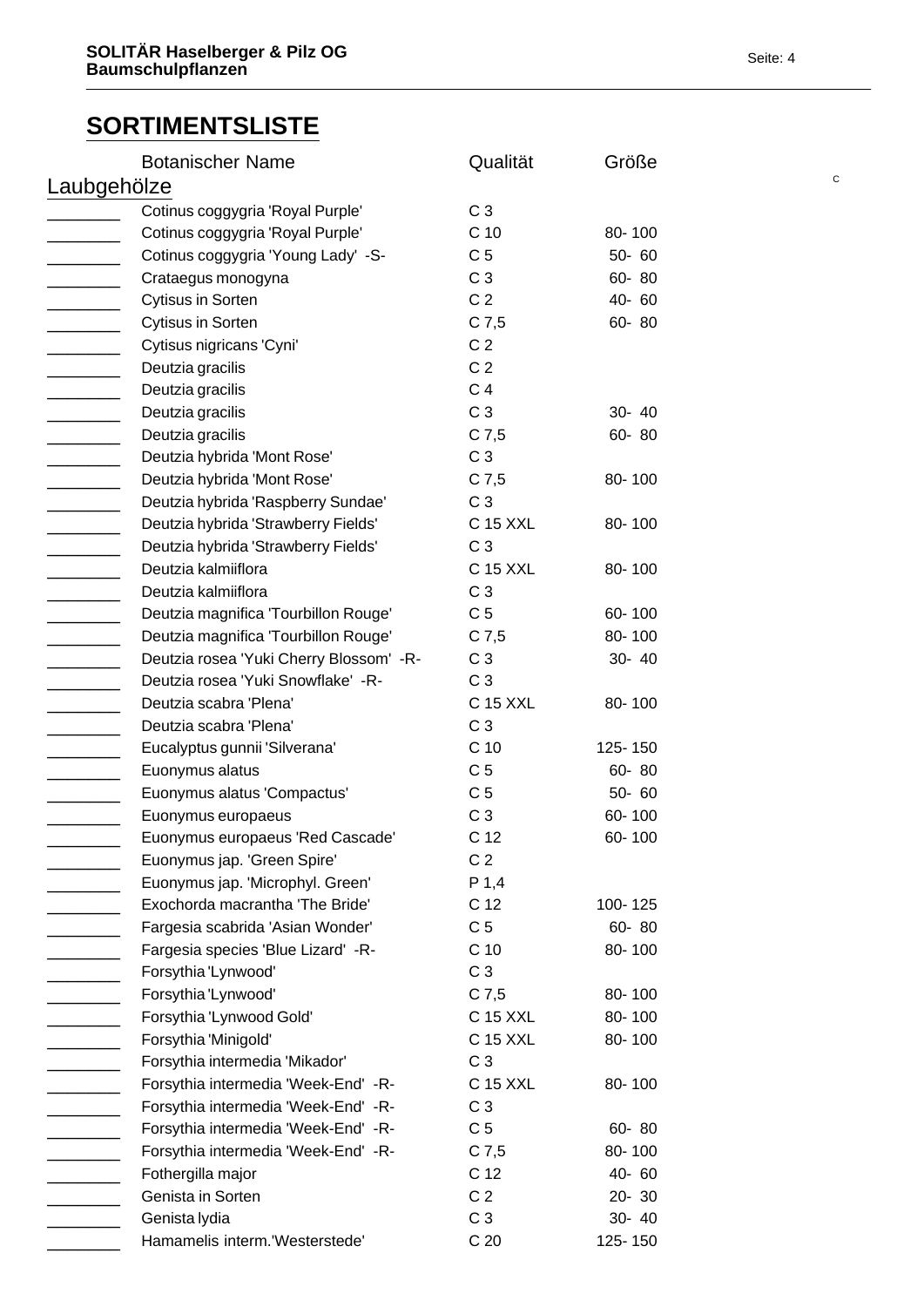|                          | <b>Botanischer Name</b>                     | Qualität        | Größe     |   |
|--------------------------|---------------------------------------------|-----------------|-----------|---|
| Laubgehölze              |                                             |                 |           | Н |
|                          | Hedera helix 'Arborescens'                  | C 12            | $50 - 60$ |   |
|                          | Heptacodium miconioides                     | C <sub>7</sub>  | 80-100    |   |
|                          | Hibiscus syriacus 'Flower Tower Purple'     | C <sub>15</sub> | 175-200   |   |
|                          | Hibiscus syriacus 'Lavender Chiffon' -R-    | C <sub>5</sub>  | 60-80     |   |
|                          | Hibiscus syriacus in 5 Sorten               | C 3 extra stark | 50-60     |   |
|                          | Hibiscus syriacus Tricolor                  | C <sub>5</sub>  | 40-50     |   |
|                          | Hippophae rhamnoides Fruchtsorte            | C <sub>7</sub>  | 80-100    |   |
| ________                 | Hydrangea arb. Strong 'Annabelle            | C <sub>3</sub>  | 40-60     |   |
|                          | Hydrangea arbor.'Pink Annabelle' -R-        | C <sub>3</sub>  | 40-60     |   |
|                          | Hydrangea arbor. 'Annabelle'                | C <sub>4</sub>  | 40-60     |   |
|                          | Hydrangea arbor. 'Annabelle'                | C <sub>5</sub>  |           |   |
|                          | Hydrangea arbor. 'Annabelle'                | $C$ 7,5         | 60-80     |   |
| _______                  | Hydrangea arbor. 'Annabelle'                | C <sub>20</sub> | 80-100    |   |
|                          | Hydrangea Black Diamonds in Sorten          | C <sub>5</sub>  | 30- 40    |   |
|                          | Hydrangea m. Forever & Ever in Sorten       | C <sub>5</sub>  | 30- 40    |   |
|                          | Hydrangea m. Magical Four Seasons i. Farben | C <sub>5</sub>  |           |   |
|                          | Hydrangea macrophylla Besonderheiten        | C <sub>5</sub>  |           |   |
|                          | Hydrangea macrophylla in Farben             | C <sub>5</sub>  | $25 - 30$ |   |
|                          | Hydrangea panic. 'Limelight' -S-            | C <sub>4</sub>  | 40-60     |   |
|                          | Hydrangea panic. 'Limelight' -S-            | C <sub>5</sub>  | 60-80     |   |
|                          | Hydrangea panic. 'Limelight' -S-            | $C$ 7,5         | 60-80     |   |
|                          | Hydrangea panic. 'Limelight' -S-            | C 12            | 100-125   |   |
| $\overline{\phantom{a}}$ | Hydrangea panic. 'Little Lime' -R-          | C <sub>4</sub>  | 30- 40    |   |
|                          | Hydrangea panic. 'Pinky Winky' -R-          | C <sub>4</sub>  | 40-60     |   |
|                          | Hydrangea panic. 'Vanille-Fraise' -R-       | C <sub>4</sub>  | 40-60     |   |
|                          | Hydrangea paniculata 'Bobo'                 | C <sub>4</sub>  | 30- 40    |   |
|                          | Hydrangea paniculata 'Silver Dollar'        | C <sub>4</sub>  | 40-60     |   |
|                          | Hydrangea paniculata 'Wims Red'             | C <sub>5</sub>  |           |   |
|                          | Hydrangea paniculata in Sorten              | C <sub>5</sub>  |           |   |
|                          | Hydrangea paniculata in Sorten              | C <sub>4</sub>  | 40-60     |   |
|                          | Hydrangea paniculata in Sorten              | $C$ 7,5         | 60-80     |   |
|                          | Hydrangea quercifolia 'Ruby Slippers'       | C <sub>5</sub>  | 30- 40    |   |
|                          | Ilex aquif.'Alaska'                         | C <sub>10</sub> | 80-100    |   |
|                          | llex aquif.'Heckenzwerg'                    | Tb <sub>9</sub> | $10 - 15$ |   |
|                          | Ilex crenata 'Glorie Gem'                   | Kugel C 12      | 35-40     |   |
|                          | Ilex crenata Glorie Dwarf                   | C 3 Kugel       |           |   |
|                          | Ilex crenata Glorie Dwarf                   | C 10 Kugel      | 35-40     |   |
|                          | Ilex crenata Glorie Dwarf                   | Kegel C3        | 40- 50    |   |
|                          | Ilex meserveae 'Blue Angel' -R-             | C <sub>5</sub>  | 40-60     |   |
|                          | Ilex meserveae 'Blue Princess' -R-          | mB/C Kugel      | $30 - 35$ |   |
|                          | Ilex meserveae in Sorten                    | C <sub>5</sub>  | 30- 40    |   |
|                          | Ilex meserveae Little Rascal                | C <sub>5</sub>  | 30- 40    |   |
|                          | Kolkwitzia amabilis                         | mB/C Sol.       | 100-125   |   |
|                          | Laburnum anagyroides                        | mB/C Sol.       | 200-250   |   |
|                          | Laburnum watereri 'Vossii'                  | $C$ 7,5         | 100-150   |   |
|                          | Laburnum watereri 'Vossii'                  | C <sub>12</sub> | 100-150   |   |
|                          | Lespedeza thunbergii                        | C 5 am Bogen    |           |   |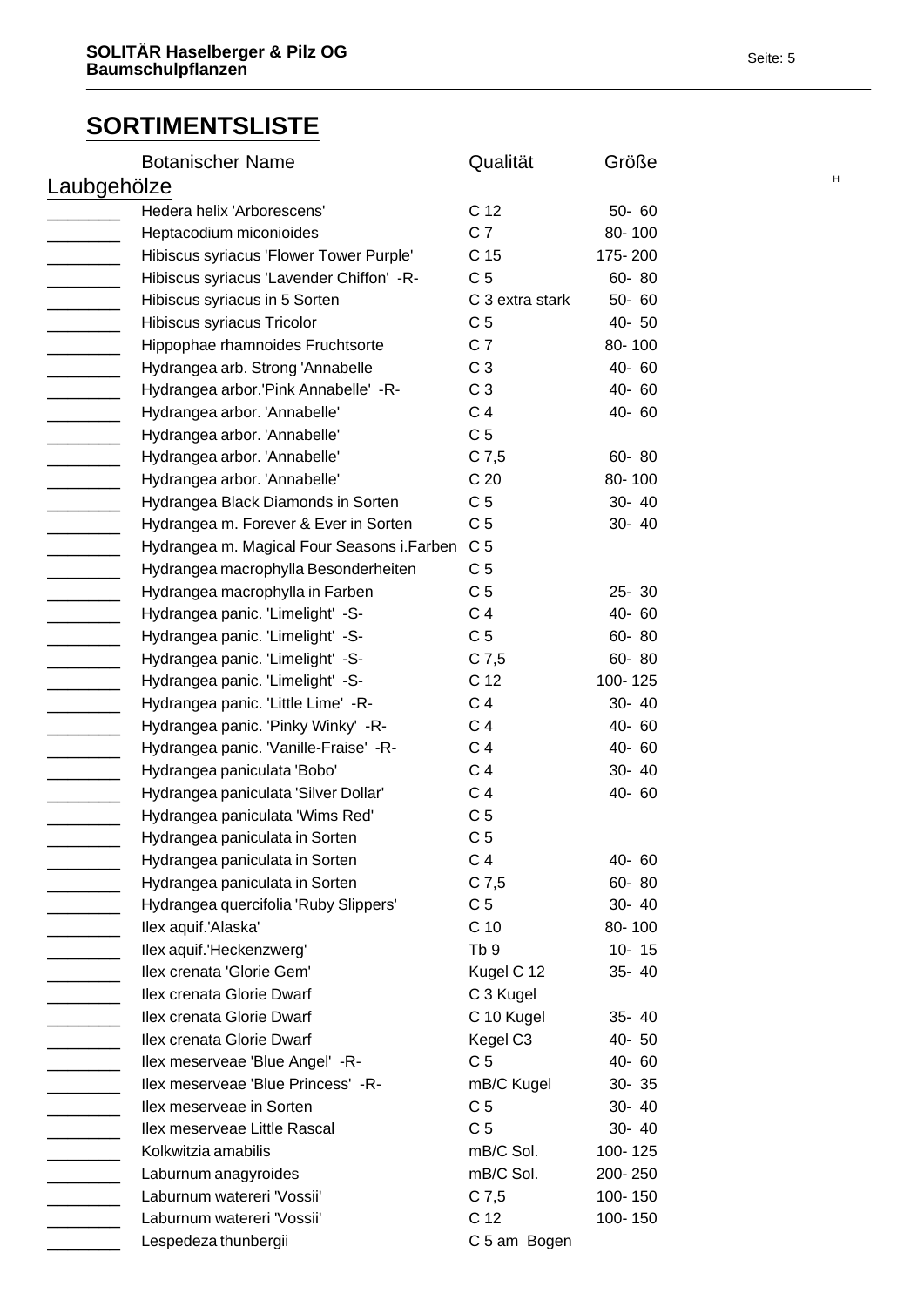|                            | <b>Botanischer Name</b>                     | Qualität         | Größe     |  |
|----------------------------|---------------------------------------------|------------------|-----------|--|
| Laubgehölze                |                                             |                  | L         |  |
|                            | Lespedeza thunbergii                        | C <sub>5</sub>   |           |  |
|                            | Ligustrum ovalifolium                       | C <sub>3</sub>   | 60-100    |  |
|                            | Ligustrum ovalifolium 'Aureum'              | C <sub>3</sub>   | 40-60     |  |
|                            | Ligustrum ovalifolium 'Aureum'              | C <sub>10</sub>  | 80-100    |  |
|                            | Lonicera purpusii                           | C <sub>3</sub>   | 40-60     |  |
|                            | Magnolia 'Blue Opal'                        | C <sub>5</sub>   |           |  |
|                            | Magnolia 'Cleopatra                         | C <sub>5</sub>   | 40-60     |  |
| $\overline{\phantom{a}}$   | Magnolia 'Daphne'                           | C <sub>5</sub>   |           |  |
|                            | Magnolia 'Sunrise'                          | C <sub>5</sub>   | 40-60     |  |
|                            | Magnolia 'Susan'                            | C70 mehrstämm    | 225-250   |  |
|                            | Magnolia in Sorten                          | C <sub>10</sub>  | 80-100    |  |
|                            | Magnolia soulangiana                        | mB/C             | 150-175   |  |
|                            | Malus Zierapfel in Sorten                   | C <sub>7</sub>   |           |  |
|                            | Malus Zierapfel in Sorten                   | C 15 XXL         | 80-100    |  |
|                            | Morus nigra                                 | C <sub>3</sub>   | 40-60     |  |
|                            | Morus rotundiloba 'Mojo Berry' -R           | C <sub>12</sub>  | 60-100    |  |
|                            | Parrotia persica 'Persian Spire'            | C <sub>12</sub>  | 60-100    |  |
|                            | Paulownia tomentosa                         | C <sub>20</sub>  | 100-150   |  |
|                            | Perovskia atriplicifolia 'Blue Spire'       | C <sub>3</sub>   |           |  |
|                            | Perovskia atriplicifolia 'Silver Scepter ®' | C <sub>3</sub>   |           |  |
|                            | Philadelphus 'Lemoinei'                     | C <sub>3</sub>   |           |  |
|                            | Philadelphus 'Lemoinei'                     | $C$ 7,5          | 80-100    |  |
|                            | Philadelphus 'Schneesturm'                  | C <sub>3</sub>   |           |  |
|                            | Philadelphus 'Schneesturm'                  | C 15 XXL         | 80-100    |  |
|                            | Philadelphus 'Schneesturm'                  | C <sub>15</sub>  | 100-125   |  |
|                            | Philadelphus 'Silberregen'                  | C <sub>4,5</sub> |           |  |
|                            | Philadelphus 'Minnesota Snowflake'          | C 15 XXL         | 80-100    |  |
|                            | Philadelphus in Sorten                      | C <sub>5</sub>   | 60-80     |  |
|                            | Photinia fraseri 'Little Red Robin'         | C <sub>2</sub>   | $20 - 30$ |  |
|                            | Photinia fraseri 'Little Red Robin'         | C <sub>5</sub>   | 40-60     |  |
|                            | Photinia fraseri 'Red Robin'                | C90Mehrstämm     | 125-150   |  |
|                            | Photinia fraseri 'Red Robin'                | C200Mehrstämi    | 200-250   |  |
|                            | Photinia fraseri 'Red Robin'                | C285Mehrstämi    | 200-250   |  |
|                            | Photinia fraseri 'Red Robin'                | C <sub>2</sub>   | $20 - 30$ |  |
|                            | Photinia fraseri 'Red Robin'                | C <sub>5</sub>   | 40-60     |  |
|                            | Photinia fraseri 'Red Robin'                | C <sub>10</sub>  | 80-100    |  |
|                            | Physocarpus opulifolius 'Amber Jubilee' -R- | C <sub>5</sub>   | 40-60     |  |
| <u> Liberatura de la p</u> | Physocarpus opulifolius 'Andre'             | C <sub>5</sub>   | 60-80     |  |
|                            | Physocarpus opulifolius 'Compacta Red'      | C <sub>3</sub>   |           |  |
|                            | Physocarpus opulifolius 'Dart's Gold'       | C <sub>3</sub>   |           |  |
|                            | Physocarpus opulifolius 'Diabolo' -R-       | C <sub>5</sub>   | 40-60     |  |
|                            | Physocarpus opulifolius 'Diabolo' -R-       | C 15 XXL         | 80-100    |  |
|                            | Physocarpus opulifolius 'Lady in Red' -R-   | C <sub>5</sub>   | 60-80     |  |
|                            | Physocarpus opulifolius 'Red Baron'         | C <sub>3</sub>   |           |  |
|                            | Potentilla fruticosa 'Bella Lindsey'        | C <sub>3</sub>   |           |  |
|                            | Potentilla fruticosa 'Bella Sol'            | C <sub>3</sub>   |           |  |
|                            | Potentilla fruticosa 'Goldfinger'           | C <sub>3</sub>   | 40-60     |  |
|                            |                                             |                  |           |  |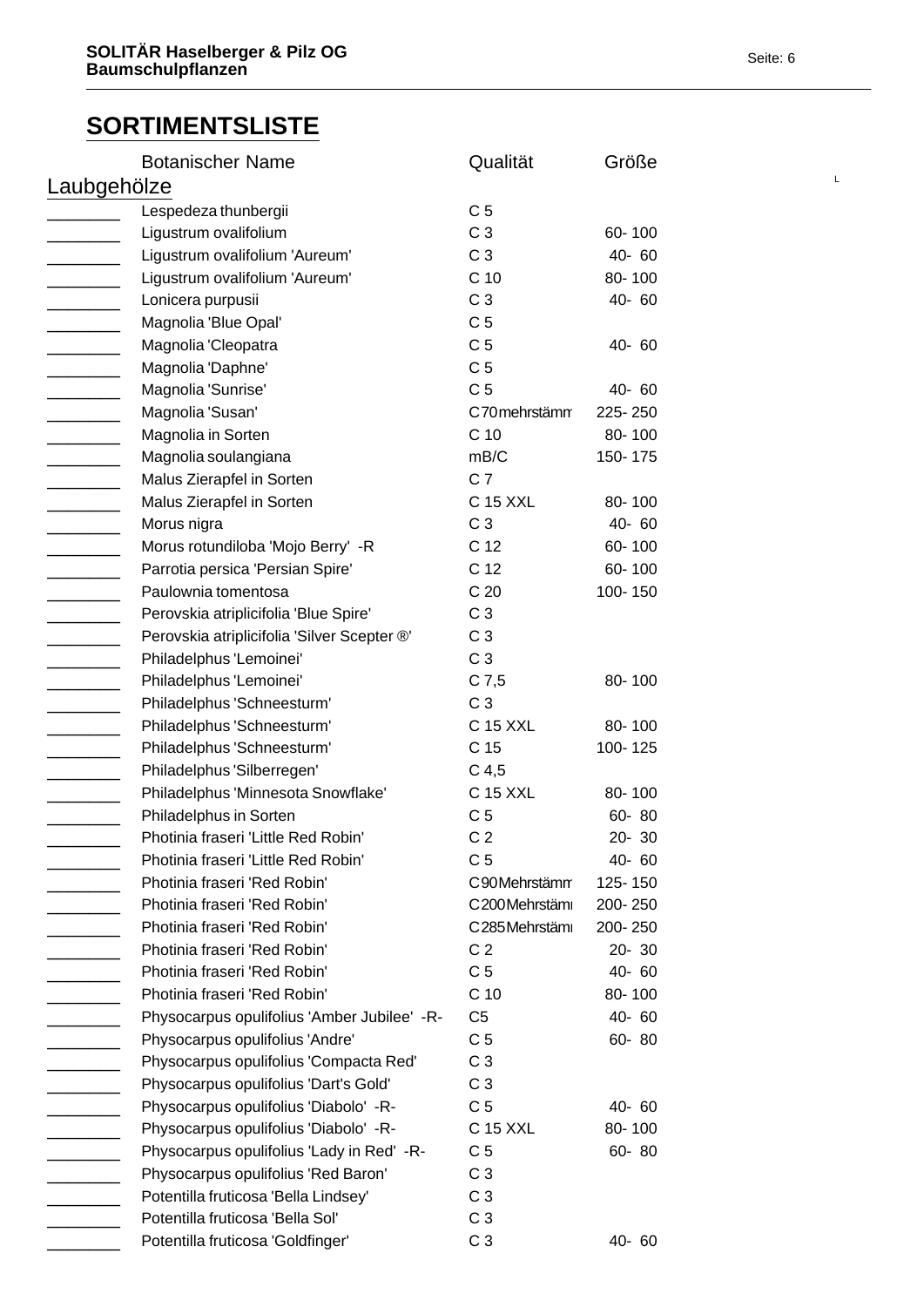| <b>Botanischer Name</b>               | Qualität        | Größe   |  |
|---------------------------------------|-----------------|---------|--|
| Laubgehölze                           |                 |         |  |
| Potentilla fruticosa 'Kobold'         | C <sub>3</sub>  |         |  |
| Potentilla fruticosa 'Kobold'         | C <sub>2</sub>  |         |  |
| Prunus 'Zierkirsche' in Sorten        | C 15 XXL        | 80-100  |  |
| Prunus 'Zierkirsche' in Sorten        | C <sub>7</sub>  | 60-80   |  |
| Prunus cerasifera 'Nigra'             | mB/C            | 150-200 |  |
| Prunus lauroc.'Caucasica'             | C <sub>5</sub>  | 80-100  |  |
| Prunus lauroc.'Caucasica'             | C <sub>10</sub> | 80-100  |  |
| Prunus lauroc.'Caucasica'             | C 10            | 100-125 |  |
| Prunus lauroc.'Diana'                 | C <sub>5</sub>  | 80-100  |  |
| Prunus lauroc.'Diana'                 | C <sub>10</sub> | 80-100  |  |
| Prunus lauroc.'Elly' -R-              | C <sub>5</sub>  | 80-100  |  |
| Prunus lauroc.'Etna' -R-              | C <sub>5</sub>  | 60-80   |  |
| Prunus lauroc.'Etna' -R-              | C 10            | 80-100  |  |
| Prunus lauroc.'Etna' -R-              | C <sub>10</sub> | 100-125 |  |
| Prunus lauroc.'Genolia' -R-           | mB/C            | 150-175 |  |
| Prunus lauroc.'Genolia' -R-           | C <sub>5</sub>  | 60-80   |  |
| Prunus lauroc.'Genolia' -R-           | C <sub>10</sub> | 60-80   |  |
| Prunus lauroc.'Genolia' -R-           | C 15            | 100-125 |  |
| Prunus lauroc.'Mount Vernon'          | C <sub>3</sub>  | 20-30   |  |
| Prunus lauroc.'Otto Luyken'           | mB/C            | 40-50   |  |
| Prunus lauroc.'Piri'                  | C <sub>2</sub>  | 20-30   |  |
| Prunus laurocerasus 'Novita'          | C <sub>5</sub>  | 80-100  |  |
| Prunus laurocerasus 'Novita'          | C 10            | 100-125 |  |
| Prunus laurocerasus 'Novita'          | C <sub>10</sub> | 125-150 |  |
| Prunus laurocerasus 'Novita'          | C 10            | 150-175 |  |
| Prunus laurocerasus 'Novita'          | C <sub>20</sub> | 175-200 |  |
| Prunus laurocerasus 'Novita'          | C <sub>20</sub> | 200-225 |  |
| Prunus Iusitanica 'Angustifolia'      | C <sub>5</sub>  | 40- 50  |  |
| Prunus Iusitanica 'Angustifolia'      | C <sub>5</sub>  | 80-100  |  |
| Prunus Iusitanica 'Angustifolia'      | $C$ 7,5         | 60-80   |  |
| Prunus lusitanica 'Angustifolia'      | C 10            | 80-100  |  |
| Prunus serrulata 'Shirofugen'         | Sol 4xv mDb     | 200-250 |  |
| Prunus spinosa                        | C <sub>3</sub>  | 40-60   |  |
| Prunus spinosa                        | C <sub>5</sub>  | 60-80   |  |
| Rhamnus frangula 'Fine Line'          | C 12            | 80-100  |  |
| Rhamnus frangula 'Fine Line'          | C <sub>35</sub> | 150-175 |  |
| Rhamnus frangula 'Fine Line'          | C <sub>5</sub>  | 60-80   |  |
| Rhus typhina 'Tiger Eyes' -R-         | C 12            | 60-100  |  |
| Ribes alpinum                         | C <sub>3</sub>  | 60-100  |  |
| Ribes sanguineum 'King Edward VII'    | C <sub>5</sub>  | 60-100  |  |
| Ribes sanguineum 'Pulborough Scarlet' | C 15 XXL        | 80-100  |  |
| Salix caprea 'Mas'                    | C <sub>5</sub>  | 60-100  |  |
| Salix integra 'Hakuro Nishiki'        | C <sub>3</sub>  |         |  |
| Sambucus nigra                        | C <sub>3</sub>  | 40-60   |  |
| Sambucus nigra 'Black Lace' -R--S-    | C <sub>5</sub>  | 40-60   |  |
| Sambucus nigra 'Black Lace' - R--S-   | C <sub>12</sub> | 80-100  |  |
| Sambucus nigra 'Black Lace' - R--S-   | $C$ 7,5         | 80-100  |  |
|                                       |                 |         |  |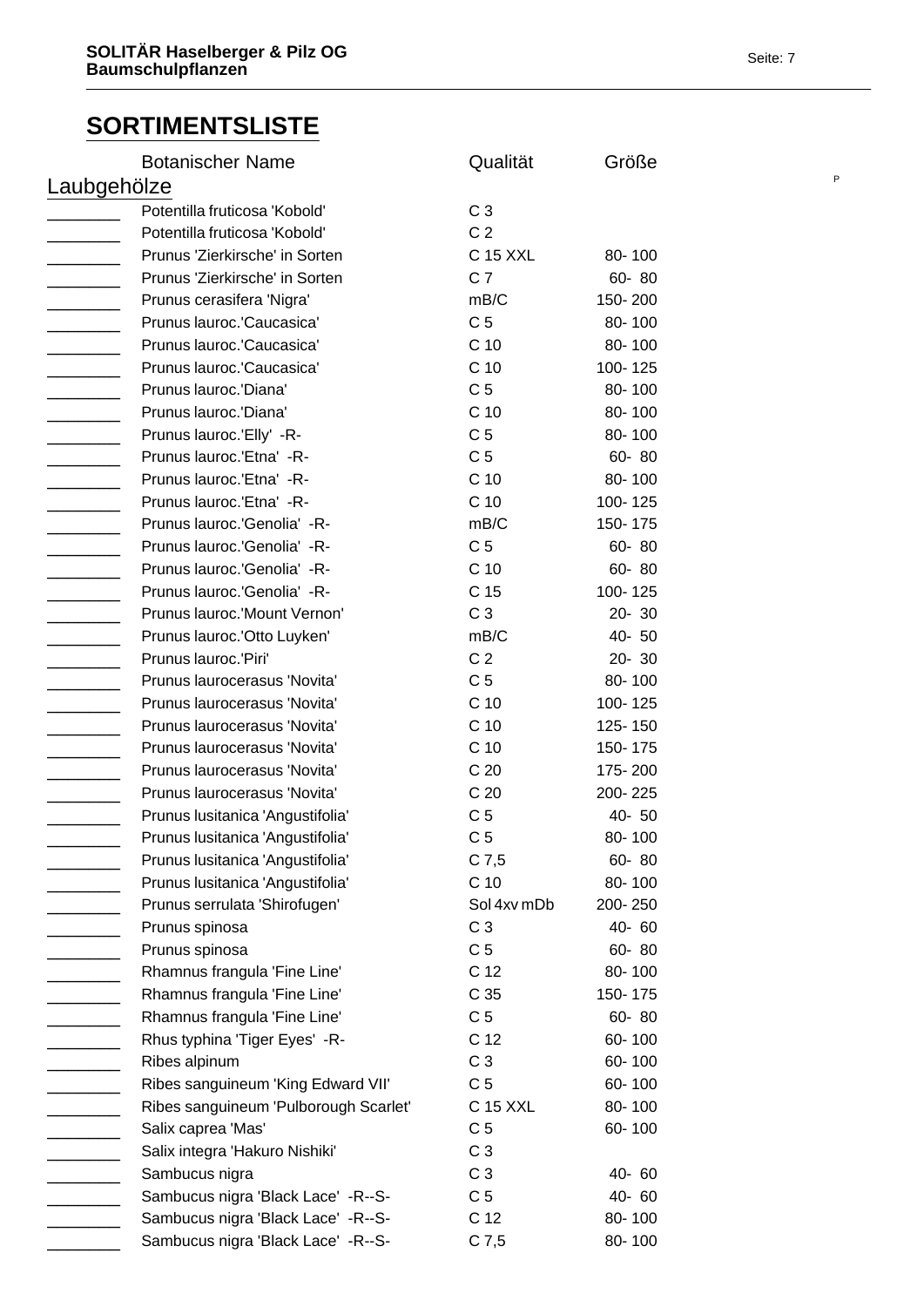|             | <b>Botanischer Name</b>              | Qualität         | Größe     |  |
|-------------|--------------------------------------|------------------|-----------|--|
| Laubgehölze |                                      |                  |           |  |
|             | Sambucus nigra 'Black Tower'         | C 12             | 125-150   |  |
|             | Sambucus nigra 'Black Tower'         | C <sub>5</sub>   | 40-60     |  |
|             | Sorbus aucuparia                     | Hei. Co          | 250-300   |  |
|             | Sorbus aucuparia 'Edulis'            | C <sub>10</sub>  | 125-150   |  |
|             | Sorbus torminalis                    | C 15             | 200-250   |  |
|             | Spiraea arguta                       | C 15 XXL         | 80-100    |  |
|             | Spiraea betulifolia 'Tor'            | C <sub>6,5</sub> | 20-30     |  |
|             | Spiraea betulifolia 'Tor Gold' -S-   | C <sub>4</sub>   |           |  |
|             | Spiraea bumalda 'Anthony Waterer'    | C <sub>3</sub>   |           |  |
|             | Spiraea cinerea 'Grefsheim'          | C 15 XXL         | 80-100    |  |
|             | Spiraea cinerea 'Grefsheim'          | C <sub>3</sub>   |           |  |
|             | Spiraea cinerea 'Grefsheim'          | C <sub>5</sub>   | 60-80     |  |
|             | Spiraea japonica 'Anthony Waterer'   | C <sub>6,5</sub> | 30-40     |  |
|             | Spiraea japonica 'Golden Princess'   | C <sub>3</sub>   |           |  |
|             | Spiraea japonica 'Little Princess'   | C <sub>3</sub>   |           |  |
|             | Spiraea japonica u. bumalda i.S.     | C <sub>3</sub>   | $25 - 35$ |  |
|             | Spiraea nipponica 'Snowmound'        | C 15 XXL         | 80-100    |  |
|             | Spiraea nipponica 'Snowmound'        | C <sub>3</sub>   |           |  |
|             | Spiraea nipponica 'Snowmound'        | C <sub>5</sub>   | 40-60     |  |
|             | Spiraea vanhouttei                   | C <sub>3</sub>   |           |  |
|             | Spiraea vanhouttei                   | C <sub>5</sub>   | 60-80     |  |
|             | Spiraea vanhouttei                   | C 15 XXL         | 80-100    |  |
|             | Styrax japonicus 'Fragrant Fountain' | C <sub>5</sub>   | 40-50     |  |
|             | Syringa 'Tinkerbelle' -R-            | C <sub>5</sub>   | 40-60     |  |
|             | Syringa meyeri 'Palibin'             | C 15             | 60-100    |  |
|             |                                      | C <sub>5</sub>   | $30 - 50$ |  |
|             | Syringa meyeri 'Palibin'             | C <sub>10</sub>  | 40-60     |  |
|             | Syringa meyeri 'Palibin'             | C <sub>5</sub>   | 40-60     |  |
|             | Syringa meyeri 'Red Pixie'           |                  | $125 - +$ |  |
|             | Syringa vulgaris in Sorten           | mB/C Sol.        |           |  |
|             | Syringa vulgaris in Sorten           | C <sub>5</sub>   | 50-70     |  |
|             | Viburnum 'Eskimo'                    | C <sub>5</sub>   | 40-60     |  |
|             | Viburnum burkwoodii                  | mB/C 12          | 100-125   |  |
|             | Viburnum burkwoodii                  | C 12             | 80-100    |  |
|             | Viburnum carlcephalum                | C 12             | 80-100    |  |
|             | Viburnum carlcephalum                | Sol. C/mB        | 100-125   |  |
|             | Viburnum farreri 'Candidissimum'     | C <sub>7</sub>   | 60-80     |  |
|             | Viburnum farreri 'Candidissimum'     | C <sub>5</sub>   | 60-80     |  |
|             | Viburnum opulus                      | C <sub>3</sub>   | 40-60     |  |
|             | Viburnum opulus 'Roseum'             | C <sub>3</sub>   |           |  |
|             | Viburnum opulus 'Roseum'             | C <sub>5</sub>   | 60-100    |  |
|             | Viburnum plicatum 'Kilimandjaro'     | C 12             | 80-100    |  |
|             | Viburnum plicatum 'Kilimandjaro'     | C <sub>5</sub>   | 40-60     |  |
|             | Viburnum plicatum 'Mariesii'         | mB/C Sol.        | 100-125   |  |
|             | Viburnum plicatum 'Mariesii'         | C <sub>5</sub>   | 40-60     |  |
|             | Viburnum plicatum 'Mariesii'         | C 12             | 60-80     |  |
|             | Viburnum plicatum 'Molly Schroeder'  | $C$ 7,5          | 40-60     |  |
|             | Viburnum plicatum 'Summer Snowflake' | C <sub>5</sub>   | 30- 40    |  |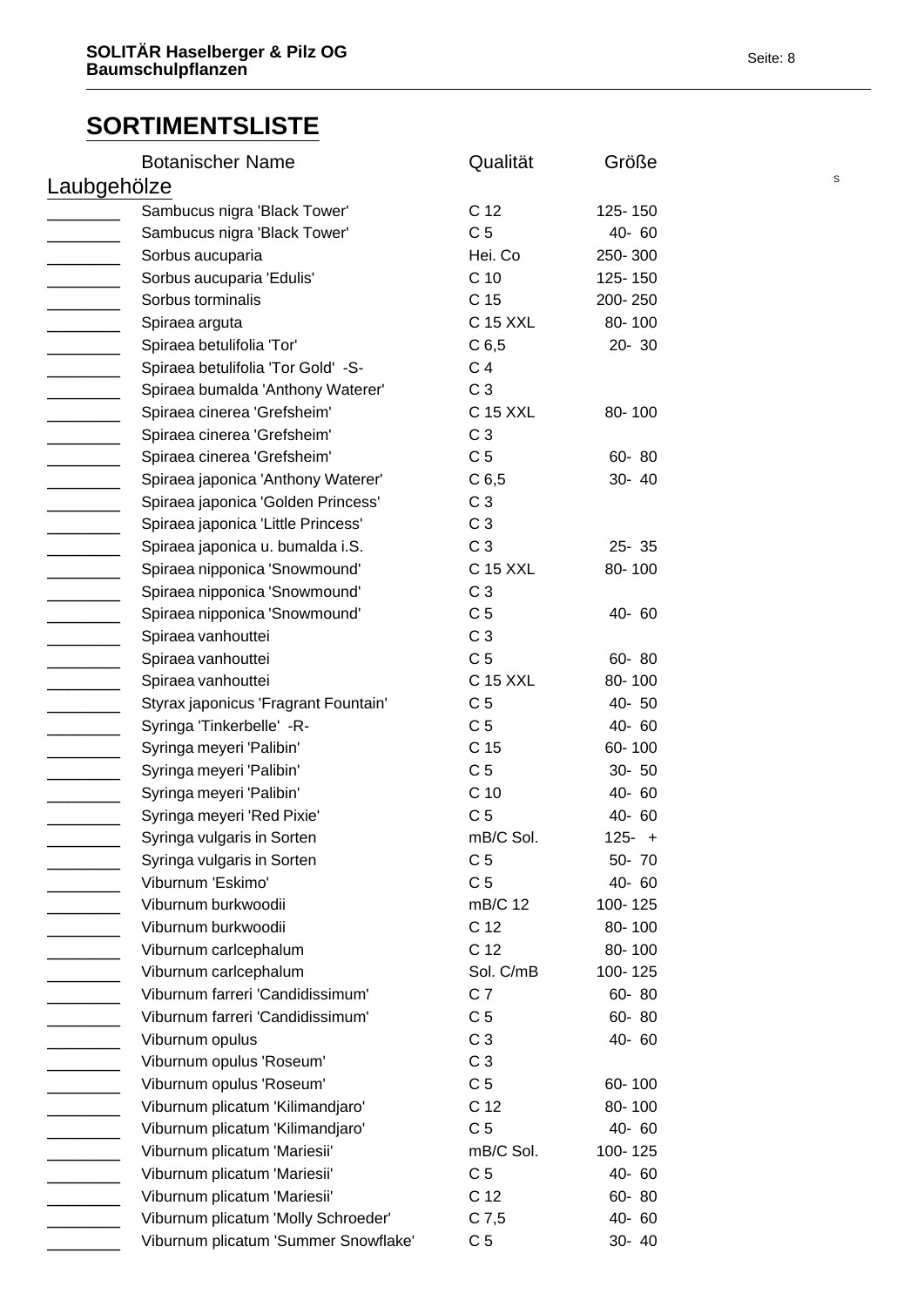|                          | <b>Botanischer Name</b>                    | Qualität        | Größe     |  |
|--------------------------|--------------------------------------------|-----------------|-----------|--|
|                          | Laubgehölze                                |                 |           |  |
|                          | Viburnum plicatum 'Watanabe'               | Sol C30         | 125-150   |  |
|                          | Vitex agnus-castus 'Blue Diddley' -R-      | C <sub>3</sub>  | 40-60     |  |
|                          | Weigela 'Bristol Ruby'                     | C <sub>3</sub>  |           |  |
|                          | Weigela 'Bristol Ruby'                     | C <sub>5</sub>  | 60-100    |  |
|                          | Weigela 'Bristol Ruby'                     | $C$ 7,5         | 80-100    |  |
|                          | Weigela 'Candida'                          | $C$ 7,5         | 80-100    |  |
|                          | Weigela 'Red Prince'                       | C <sub>3</sub>  |           |  |
| $\overline{\phantom{a}}$ | Weigela 'Red Prince'                       | C <sub>5</sub>  | 40-60     |  |
|                          | Weigela 'Red Prince'                       | $C$ 7,5         | 80-100    |  |
|                          | Weigela 'Styriaca'                         | C <sub>3</sub>  | 40-60     |  |
|                          | Weigela florida 'Majorie'                  | C <sub>3</sub>  |           |  |
|                          | Weigela florida 'Nana Purpurea'            | C <sub>3</sub>  |           |  |
|                          | Weigela florida 'Nana Variegata'           | C 15 XXL        | 80-100    |  |
|                          | Weigela florida 'Nana Variegata'           | C <sub>3</sub>  |           |  |
|                          | Weigela florida 'Purpurea'                 | C <sub>3</sub>  | $40 - 60$ |  |
|                          | Weigela florida 'Victoria'                 | C 15 XXL        | 80-100    |  |
|                          | Nadelgehölze                               |                 |           |  |
|                          | Abies koreana 'Icebreaker'                 | C <sub>3</sub>  | 20-25     |  |
|                          | Abies nordmanniana                         | mB/C            | 150-175   |  |
|                          | Cedrus atlantica 'Glauca Pendula'          | C 45 Sth 220    | $10 - 12$ |  |
|                          | Cedrus atlantica 'Glauca Pendula'          | C 45 Sth 220    | $12 - 14$ |  |
|                          | Cedrus atlantica 'Glauca Pendula'          | mB/C 15         | 150-175   |  |
|                          | Cedrus atlantica 'Glauca Pendula'          | C <sub>20</sub> | 100-125   |  |
|                          | Cedrus atlantica 'Glauca Pendula'          |                 |           |  |
|                          |                                            | C <sub>65</sub> | 250-300   |  |
|                          | Cedrus deodara 'Feeling Blue'              | C <sub>30</sub> | 150-175   |  |
|                          | Cedrus deodara 'Feeling Blue'              | C <sub>12</sub> | 80-100    |  |
|                          | Cedrus deodara 'Pendula'                   | C <sub>18</sub> | 100-125   |  |
|                          | Cedrus deodara 'Pendula'                   | C 70            | 200-250   |  |
|                          | Cedrus deodara 'Pendula'                   | C 230           | 300-350   |  |
|                          | Cedrus libani                              | C <sub>10</sub> | 100-125   |  |
|                          | Cedrus libani 'Glauca Pendula'             | C 130           | 225-250   |  |
|                          | Chamaecyparis laws.'Stardust'              | mB/C            | 100-125   |  |
|                          | Chamaecyparis obtusa 'Nana Gracilis'       | mB/C            | 80-100    |  |
|                          | Chamaecyparis obtusa 'Nana Gracilis'       | C <sub>2</sub>  | $15 - 20$ |  |
|                          | Ginkgo biloba                              | C <sub>5</sub>  | 125-150   |  |
|                          | Juniperus com.'Hibernica'                  | C 15            | 100-125   |  |
|                          | Juniperus communis                         | C <sub>5</sub>  | 60-80     |  |
|                          | Juniperus horizontalis 'Icee Blue' -R- -S- | C <sub>2</sub>  | $20 - 25$ |  |
|                          | Juniperus scopulorum 'Blue Arrow'          | C <sub>10</sub> | 80-100    |  |
|                          | Juniperus scopulorum 'Blue Arrow'          | C 12            | 125-150   |  |
|                          | Juniperus scopulorum 'Blue Arrow'          | C <sub>15</sub> | 125-150   |  |
|                          | Metasequoia glyptostroboides 'Chubby'      | C <sub>55</sub> | 225-250   |  |
|                          | Metasequoia glyptostroboides 'Gold Rush'   | C <sub>55</sub> | 225-250   |  |
|                          | Picea glauca 'Conica'                      | C <sub>10</sub> | 60-70     |  |
|                          | Picea glauca 'Conica'                      | C <sub>2</sub>  | 20-30     |  |
|                          | Picea omorika 'Zuckerhut'                  | C <sub>30</sub> | 125-150   |  |
|                          |                                            |                 |           |  |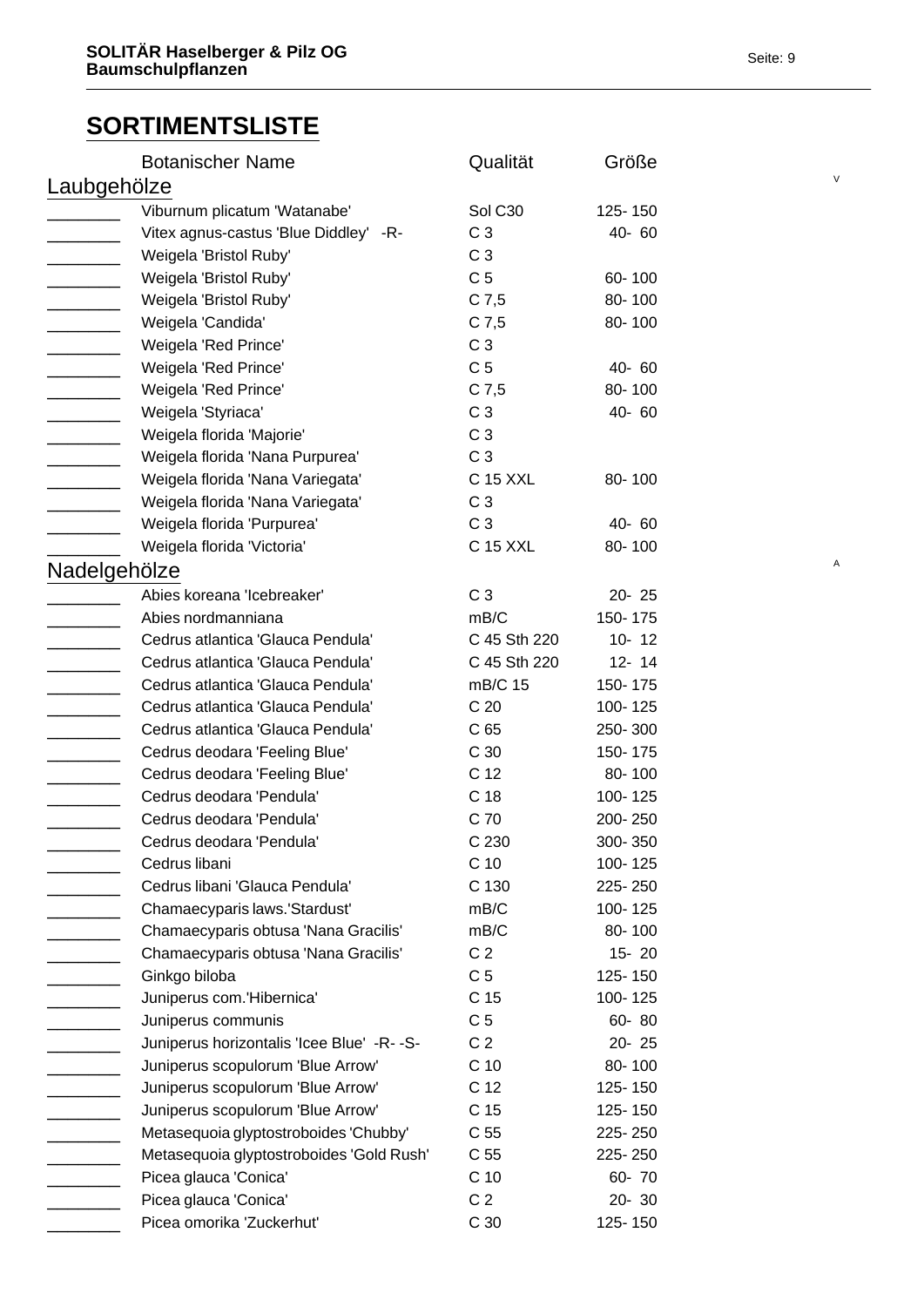|              | <b>Botanischer Name</b>                   | Qualität         | Größe     |  |
|--------------|-------------------------------------------|------------------|-----------|--|
| Nadelgehölze |                                           |                  |           |  |
|              | Pinus cembra                              | mB/C             | 100-125   |  |
|              | Pinus cembra 'Westerstede'                | C 26 Plasticotta | 80-100    |  |
|              | Pinus heldreichii 'Den Ouden'             | C60 Plasticott   | 125-150   |  |
|              | Pinus mugo 'Benjamin'                     | C <sub>3</sub>   | $20 - 25$ |  |
|              | Pinus mugo 'Mops'                         | C <sub>3</sub>   | $20 - 25$ |  |
|              | Pinus mugo 'Mops'                         | C <sub>10</sub>  | 40-50     |  |
|              | Pinus mugo 'Varella'                      | C <sub>3</sub>   | 20-25     |  |
|              | Pinus mugo mughus                         | mB/C Sol.        | 80-100    |  |
|              | Pinus mugo mughus                         | C <sub>3</sub>   | 30- 40    |  |
|              | Pinus mugo pumilio                        | mB/C10           | 30- 40    |  |
|              | Pinus mugo pumilio                        | mB/C Sol.        | 50-60     |  |
|              | Pinus mugo pumilio                        | C <sub>2</sub>   | 20-25     |  |
|              | Pinus mugo pumilio                        | C7,5flachgesch   | 30- 40    |  |
|              | Pinus mugo pumilio                        | C <sub>10</sub>  | 40-50     |  |
|              | Pinus nigra 'Green Tower'                 | C <sub>2,5</sub> |           |  |
|              | Pinus nigra 'Marie Bregeon' - R-          | C <sub>4</sub>   | 20-25     |  |
|              | Pinus nigra 'Marie Bregeon' - R-          | $C$ 7,5          | 30- 40    |  |
|              | Pinus nigra ssp.nigra                     | C 12             | 80-100    |  |
|              | Pinus nigra ssp.nigra                     | Sol 4xv mDb      | 275-300   |  |
|              | Pinus parviflora 'Negishi'                | mB/C Sol         | 125-150   |  |
|              | Pinus parviflora 'Negishi'                | mB/C             | 80-100    |  |
|              | Pinus parviflora 'Negishi'                | C <sub>2,5</sub> | $15 - 20$ |  |
|              | Pinus sylvestris                          | C <sub>12</sub>  | 100-125   |  |
|              | Pinus sylvestris 'Watereri'               | Kugel C 60       | 60-70     |  |
|              | Sciadopitys verticillata                  | C <sub>5</sub>   | $25 - 30$ |  |
|              | Sequoiadendron gigant. 'Glaucum'          | C <sub>10</sub>  | 60-80     |  |
|              | Sequoiadendron giganteum                  | C <sub>15</sub>  | 125-150   |  |
|              | Taxus baccata                             | mBHeckenware     | 80-100    |  |
|              | Taxus baccata                             | C <sub>5</sub>   | 60-80     |  |
|              | Taxus baccata 'Dovastoniana'              | C <sub>12</sub>  | 80-100    |  |
|              | Taxus baccata 'Fastigiata'                | mB/C             | 120-140   |  |
|              | Taxus baccata 'Fastigiata'                | mB/C             | 180-200   |  |
|              | Taxus baccata 'Fastigiata'                | mB/C Solitär     | 200-225   |  |
|              |                                           | C <sub>7</sub>   |           |  |
|              | Taxus baccata 'Fastigiata Aureomarginata' |                  | 60-70     |  |
|              | Taxus baccata 'Fastigiata Robusta'        | mB/C             | 60-80     |  |
|              | Taxus baccata 'Fastigiata Robusta'        | mB/C             | 80-100    |  |
|              | Taxus baccata 'Fastigiata Robusta'        | mB/C             | 100-110   |  |
|              | Taxus baccata 'Fastigiata Robusta'        | mB/C             | 140-160   |  |
|              | Taxus baccata 'Fastigiata Robusta'        | mB/C             | 150-175   |  |
|              | Taxus baccata 'Fastigiata Robusta'        | C <sub>2</sub>   | 30-40     |  |
|              | Taxus baccata 'Kleine Grüne Kugel'        | C <sub>3</sub>   | 20-25     |  |
|              | Taxus baccata 'Kleine Grüne Kugel'        | mB Kugel o. Co   | 40-45     |  |
|              | Taxus baccata 'Kleine Grüne Kugel'        | mB Kugel o. Co   | 50-55     |  |
|              | Taxus baccata 'Kleine Grüne Kugel'        | mB Kugel o. Co   | 55-60     |  |
|              | Taxus baccata 'Kleine Grüne Kugel'        | mB Kugel o. Co   | 60- 65    |  |
|              | Taxus baccata 'Kleine Grüne Kugel'        | mB Kugel o. Co   | 65-70     |  |
|              | Taxus baccata 'Kleine Grüne Kugel'        | mB Kugel o. Co   | 70-75     |  |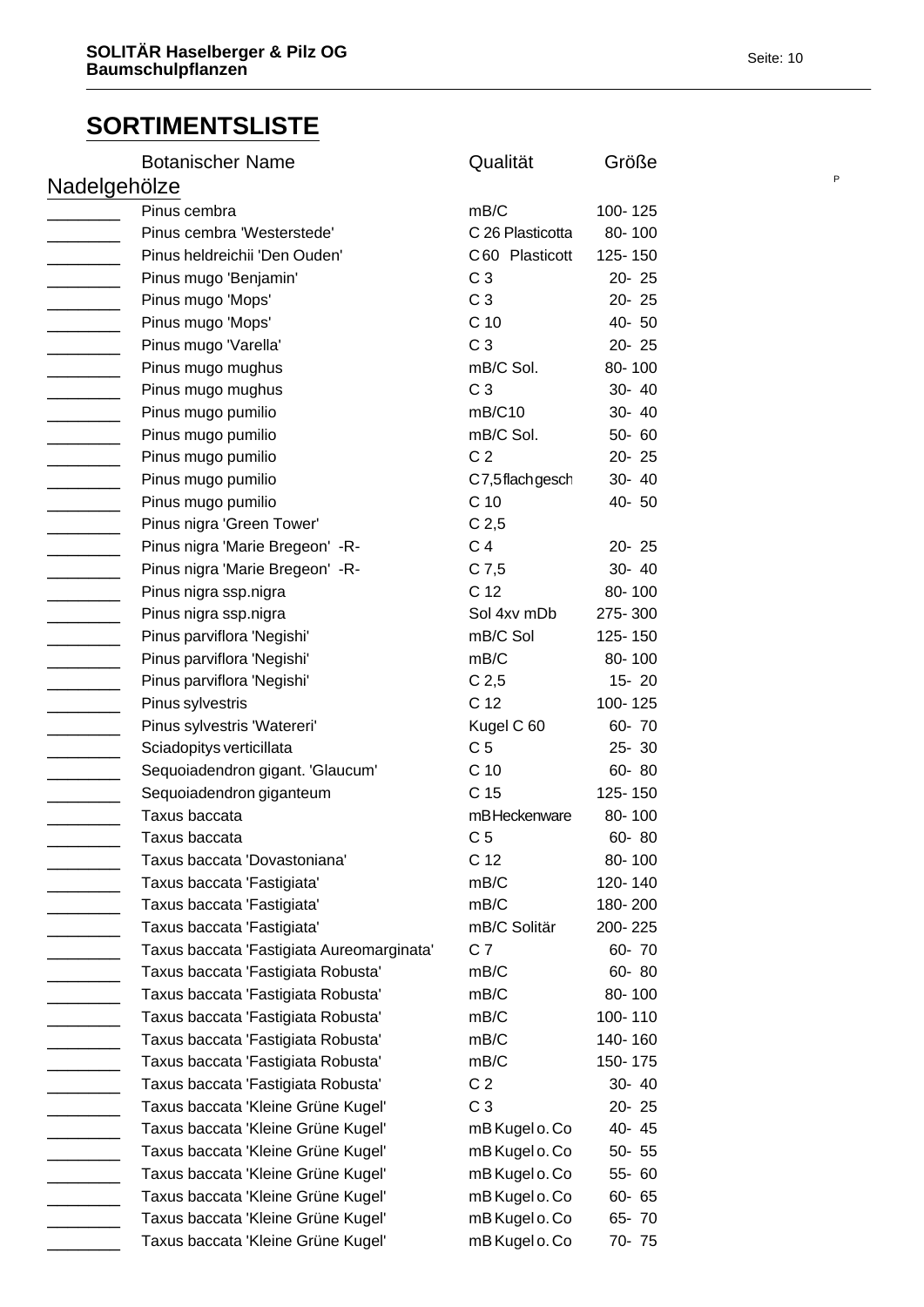| <b>Botanischer Name</b>                  | Qualität        | Größe     |  |
|------------------------------------------|-----------------|-----------|--|
| Nadelgehölze                             |                 |           |  |
| Taxus baccata 'Kleiner Grüner'           | C <sub>3</sub>  | 20-25     |  |
| Taxus baccata 'Kleiner Grüner'           | Tb <sub>9</sub> | $15 - 20$ |  |
| Taxus baccata 'Repandens'                | C <sub>2</sub>  | $20 - 25$ |  |
| Taxus baccata 'Repandens'                | C <sub>2</sub>  | $25 - 30$ |  |
| Taxus baccata 'Schwarzgrün'              | C 5 Kugel       | 25-30     |  |
| Taxus baccata 'Westerstede'              | C10DekoKugel    | $30 - 35$ |  |
| Taxus baccata Kegel                      | mB/C            | $100 - +$ |  |
| Taxus media 'Hillii'                     | mB              | 80-100    |  |
| Taxus media 'Hillii'                     | C <sub>2</sub>  | 30- 40    |  |
| Taxus media 'Hillii'                     | C <sub>5</sub>  | 40- 50    |  |
| Taxus media 'Hillii'                     | C <sub>5</sub>  | 60-80     |  |
| Thuja occidentalis 'Danica'              | C <sub>5</sub>  | 30- 40    |  |
| Thuja occidentalis 'Golden Smaragd' - R- | C <sub>3</sub>  | 40-60     |  |
| Thuja occidentalis 'Golden Smaragd' - R- | C 12 mB/C       | 100-110   |  |
| Thuja occidentalis 'Smaragd'             | C <sub>5</sub>  | 50-60     |  |
| Tsuga canadensis                         | C <sub>35</sub> | 200-225   |  |
| Tsuga canadensis                         | C 12            | 125-150   |  |
| Tsuga canadensis                         | C <sub>20</sub> | 100-125   |  |
| Weihnachtliche Koniferen in Sorten       | C <sub>2</sub>  |           |  |
| Wertvolle Zwergkoniferen in Sorten       | C <sub>2</sub>  | $20 - 30$ |  |
| Schling-u. Kletterpflanze                |                 |           |  |
| Akebia quinata                           | 3 Stäbe C 4     | 80-100    |  |
| Akebia quinata                           | C <sub>3</sub>  | 60-100    |  |
| Aristolochia macrophylla                 | C <sub>2</sub>  | 60-100    |  |
| Campsis in Sorten                        | C <sub>3</sub>  | 60-100    |  |
| Campsis in Sorten                        | C <sub>7</sub>  | 125-150   |  |
| Campsis tagliabuana 'Mme Galen'          | 3 Stäbe C 3     | 80-100    |  |
| Clematis Hybriden in Sorten              | C <sub>2</sub>  | 60-100    |  |
| Clematis montana 'Rubens'                | $C$ 7,5         | 150-200   |  |
| Clematis montana - alpina in Sorten      | C <sub>2</sub>  | 60-100    |  |
| Hedera helix hibernica                   | C <sub>2</sub>  | 40-60     |  |
| Hedera helix hibernica                   | C30Sol3Stäbe    | 300-350   |  |
| Hedera helix hibernica                   | 3 Stäbe C 3     | 80-100    |  |
| Hedera helix hibernica                   | $C$ 7,5         | 150-200   |  |
| Hedera helix hibernica                   | C 30            | 350-400   |  |
| Hedera helix hibernica                   | C 12            | 175-200   |  |
| Humulus lupulus                          | 3 Stäbe C 3     | 80-100    |  |
| Hydrangea anomala petiolaris             | 3 Stäbe C 3     | 80-100    |  |
| Hydrangea anomala petiolaris             | C 15            | 100-125   |  |
| Lonicera henryi                          | C 12            | 175-200   |  |
| Lonicera henryi 'Copper Beauty'          | C <sub>2</sub>  | 60-100    |  |
| Lonicera in Sorten                       | 3 Stäbe C3      | 80-100    |  |
| Parthenocissus quinquefolia              | 3 Stäbe C 3     | 80-100    |  |
| Parthenocissus tric.'Veitchii'           | 3 Stäbe C 3     | 80-100    |  |
| Parthenocissus tric.'Veitchii'           | $C$ 7,5         | 150-200   |  |
| Wisteria in Sorten                       | 3 Stäbe C 3     | 80-100    |  |
|                                          |                 |           |  |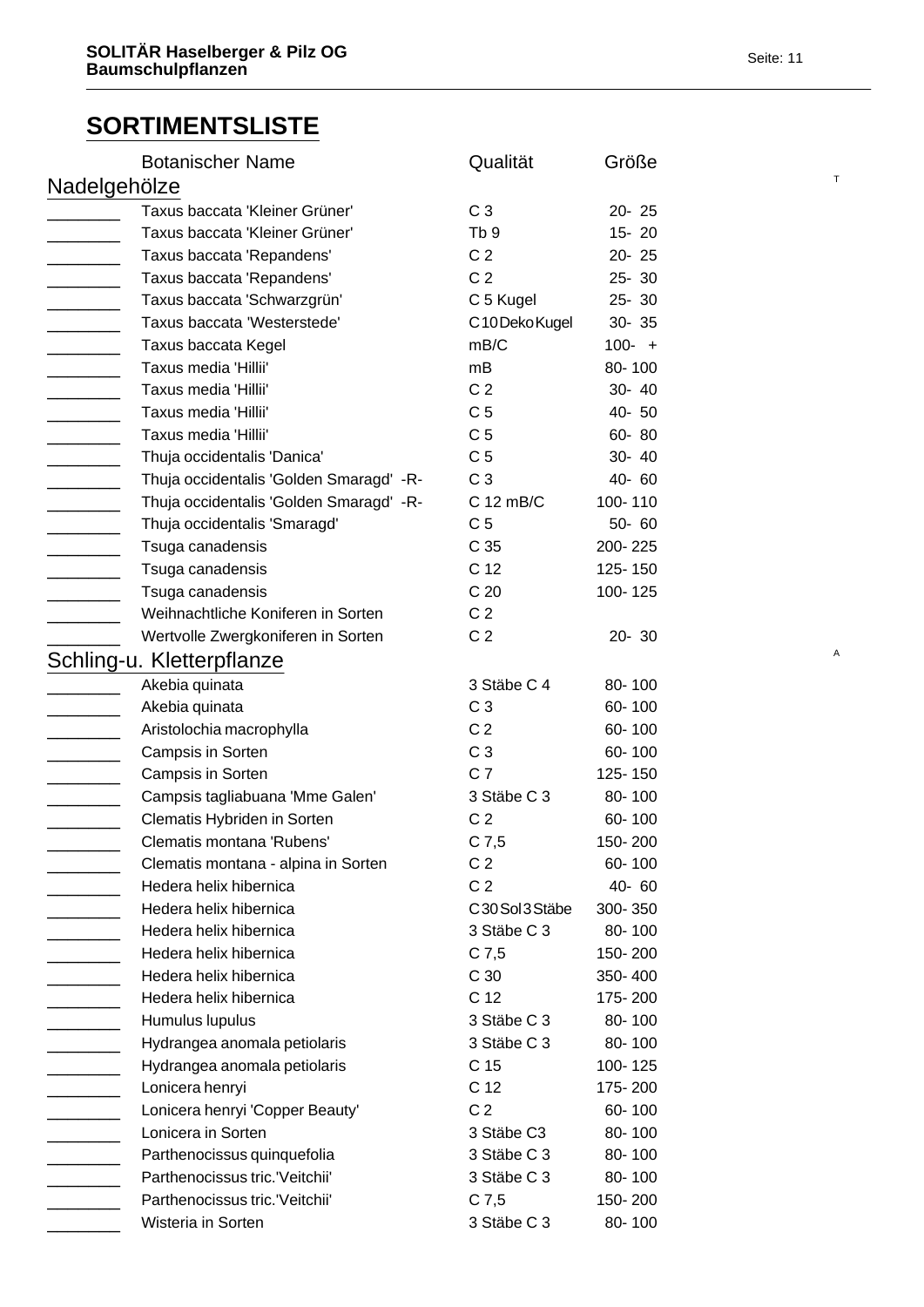|                          | <b>Botanischer Name</b>                 | Qualität        | Größe   | W         |
|--------------------------|-----------------------------------------|-----------------|---------|-----------|
|                          | Schling-u. Kletterpflanze               |                 |         |           |
|                          | Wisteria in Sorten                      | C 10            | 150-200 | ${\sf R}$ |
| Rosen                    |                                         |                 |         |           |
|                          | Rosa 'Amica'                            | C <sub>3</sub>  |         |           |
|                          | Rosa 'Black Forest Rose'                | C <sub>3</sub>  |         |           |
|                          | Rosa 'Das Parfum'                       | C <sub>5</sub>  |         |           |
| $\overline{\phantom{a}}$ | Rosa 'Gärtnerfreude' - R-<br><b>BDR</b> | C <sub>3</sub>  |         |           |
|                          | Rosa 'Heidetraum' -R-<br><b>BDR</b>     | C <sub>5</sub>  |         |           |
|                          | Rosa 'Innocencia'                       | C <sub>3</sub>  |         |           |
| _______                  | Rosa 'Knirps' -R-<br><b>BDR</b>         | C <sub>3</sub>  |         |           |
|                          | Rosa 'Larissa'                          | C <sub>3</sub>  |         |           |
|                          | Rosa 'Purple Rain' -R-                  | C <sub>3</sub>  |         |           |
| $\overline{\phantom{a}}$ | Rosa 'Solero'                           | C <sub>3</sub>  |         |           |
|                          | Rosa canina                             | C <sub>3</sub>  | 60-100  |           |
| $\overline{a}$           | Rosa glauca                             | C <sub>3</sub>  | 60-100  |           |
|                          | Rosa multiflora                         | C <sub>3</sub>  | 60-100  |           |
|                          | Rosa rugosa                             | C <sub>3</sub>  | 40-60   |           |
|                          | Rosa rugosa alba                        | C <sub>5</sub>  |         |           |
| $\overline{\phantom{a}}$ | Rosa rugosa alba                        | C <sub>3</sub>  | 40-60   |           |
| $\overline{\phantom{a}}$ | Rosa rugosa rubra                       | C <sub>3</sub>  | 40-60   |           |
| <u>________</u> ____     | Wertvolle Bodendeckerrose               | C <sub>3</sub>  |         |           |
|                          | Wertvolle Rosen in Sorten               | C10 Deko        |         |           |
| $\overline{\phantom{a}}$ | Wertvolle Rosen in Sorten               | C <sub>7</sub>  |         |           |
|                          | Wertvolle Stammrose                     | C 7,5 90 h      |         |           |
|                          | Wertvolle Stammrose                     | C 10 140 h      |         |           |
| Obstgehölz               |                                         |                 |         | A         |
|                          | Actinidia arguta 'Issai'                | 3 Stäbe C 3     | 80-100  |           |
|                          | Actinidia arguta 'Issai'                | Sol C 7,5       | 150-200 |           |
|                          | Actinidia chinensis 'Jenny'             | C <sub>3</sub>  | 80-100  |           |
|                          | Apfel in Sorten                         | 2 j. Bu C 10    |         |           |
|                          | Apfel in Sorten                         | U-Form C12      |         |           |
|                          | Aronia melanocarpa Fruchtsorte          | C <sub>3</sub>  |         |           |
|                          | Asimina triloba 'Alleghenry-Peterson'   | C <sub>5</sub>  | 60-80   |           |
|                          | Asimina triloba 'Susquehanna-Peterson'  | C <sub>5</sub>  | 60-80   |           |
|                          | <b>Birne in Sorten</b>                  | 2 j. Bu C 10    |         |           |
|                          | <b>Birne in Sorten</b>                  | U-Form C12      |         |           |
|                          | CAC<br>Castanea sativa i.S.             | C <sub>10</sub> |         |           |
|                          | CAC<br>Castanea sativa i.S.             | C 15            | $6 - 8$ |           |
|                          | Cornus mas 'Jolico'                     | C <sub>7</sub>  | 80-100  |           |
|                          | Corylus avellana Fruchtsorte            | 2jVGKvaufC.co   |         |           |
|                          | Ficus carica 'Firoma' -R-               | Spalier C10     | 60-80   |           |
|                          | Ficus Voralpenfeige                     | C <sub>5</sub>  |         |           |
| ______                   | Hippophae rhamnoides 'Pollmix'          | C <sub>3</sub>  | 60-80   |           |
| $\frac{1}{2}$            | Hippophae rhamnoides Fruchtsorte        | C <sub>3</sub>  | 60-80   |           |
|                          | Juglans regia Veredelung in Sorten      | C 15 h.         | $6 - 8$ |           |
|                          | Kirsche in Sorten                       | 2 j. Bu C 10    |         |           |
|                          | Lonicera caerulea 'Kamtschatica'        | C <sub>3</sub>  |         |           |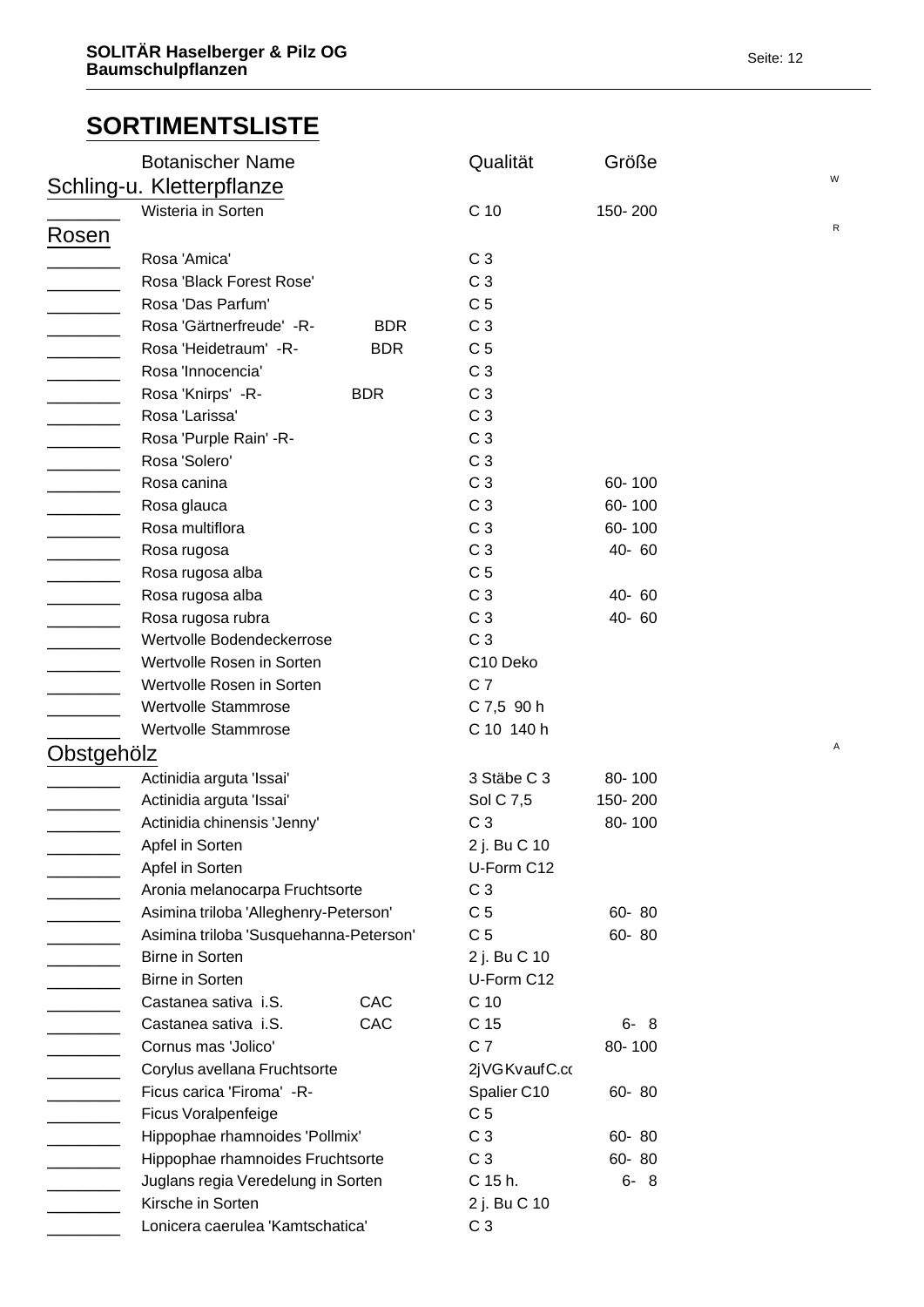| <b>Botanischer Name</b>                |     | Qualität          | Größe     |  |
|----------------------------------------|-----|-------------------|-----------|--|
| Obstgehölz                             |     |                   |           |  |
| Lycium barbarum Fruchtsorte            |     | C <sub>3</sub>    |           |  |
| Malus 'Cox Orange Renette'             | CAC | CoHalbstamm S     |           |  |
| Malus 'Gravensteiner'                  | CAC | Co Spalier 5 Etac |           |  |
| Malus Doppel U in Sorten               |     | C <sub>30</sub>   |           |  |
| Morus acidosa 'Mulle'                  |     | C <sub>7</sub>    |           |  |
| Obst in Sorten                         |     | 2 j. Bu C 10      |           |  |
| Obst Mini in Sorten                    |     | C 5 Stamm         |           |  |
| Prunus 'Helene' Säulenkirsche          |     | 2 j. Säule C 10   |           |  |
| Prunus 'Sylvia' Säulenkirsche          |     | 2 j. Säule C 10   |           |  |
| Prunus 'Voralpen-Pfirsich'             |     | 2 j. Vg C 10      |           |  |
| Prunus av.'Burlat'<br>CAC              |     | CoHalbstamm S     |           |  |
| Prunus av. 'Early Rivers'              |     | CoSpalier5Etac    |           |  |
| Prunus dom.'Große grüne Ringlotte'     | CAC | Ho.Co             | $14 - 16$ |  |
| Prunus dom.'Hauszwetsche'              | CAC | CoSpalier5Etac    |           |  |
| Prunus dom.'Hauszwetsche'              | CAC | Ho.Co             | $14 - 16$ |  |
| Prunus dom.'Kulinaria'                 |     | Bu 2 j. C 10      |           |  |
| Prunus dom.'Mirabelle von Nancy'       | CAC | Co Spalier 5 Etaç |           |  |
| Prunus Säulenpflaume 'Anja'            |     | C <sub>10</sub>   |           |  |
| Prunus Zwergmarille                    |     | C <sub>10</sub>   |           |  |
| Prunus Zwergnektarine                  |     | C <sub>10</sub>   |           |  |
| Prunus Zwergpfirsich                   |     | C <sub>10</sub>   |           |  |
| Pyrus 'Condo' Säulenbirne              |     | 2 j. Säule C 10   |           |  |
| Pyrus com.'Conferencebirne'            | CAC | Co Spalier 5 Etac |           |  |
| Rheum rhabarbarum                      |     | C <sub>5</sub>    |           |  |
| Ribes nidrigolaria Josta               |     | C <sub>3</sub>    |           |  |
| Ribes nigrum                           |     | C <sub>3</sub>    |           |  |
| Ribes nigrum                           |     | C 5 Sth 100       |           |  |
| Ribes nigrum 'Titania' -S-             | CAC | C <sub>12</sub>   | 100-125   |  |
| Ribes rubrum rot                       |     | C 5 Sth 100       |           |  |
| Ribes rubrum weiss                     |     | C 5 Sth 90        |           |  |
| Ribes rubrum weiss                     |     | C <sub>3</sub>    |           |  |
| Ribes uva-crispa gelb                  |     | C 5 Sth 90        |           |  |
| Ribes uva-crispa grün                  |     | C 5 Sth 90        |           |  |
| Ribes uva-crispa rot                   |     | C <sub>3</sub>    |           |  |
| Rubus 'Tayberry Medana' -R-            | CAC | C <sub>3</sub>    | 40-60     |  |
| Rubus frut. Brombeerbaum               |     | C <sub>7</sub>    |           |  |
| Rubus fruticosus 'Little Black Prince' |     | C <sub>2</sub>    |           |  |
| Rubus fruticosus in Sorten             |     | C <sub>3</sub>    | 40-60     |  |
| Rubus id.'Autumn Bliss' -S-            | CAC | C <sub>3</sub>    |           |  |
| Rubus id.'Glen Ample' -S-              | CAC | C <sub>3</sub>    |           |  |
| Rubus id.'Sugana' -R-                  | CAC | C <sub>3</sub>    |           |  |
| Rubus id.'TulaMagic' -S-               | CAC | C <sub>3</sub>    |           |  |
| Rubus id.'Tulameen' -S-                | CAC | C <sub>3</sub>    |           |  |
| Rubus idaeus 'Willamette'              |     | C <sub>3</sub>    |           |  |
| Rubus idaeus Himbeerbaum               |     | C <sub>7</sub>    |           |  |
| Sambucus nigra 'Haschberg'             |     | C <sub>5</sub>    | 40-60     |  |
| Säulenobst in Sorten                   |     | C <sub>10</sub>   |           |  |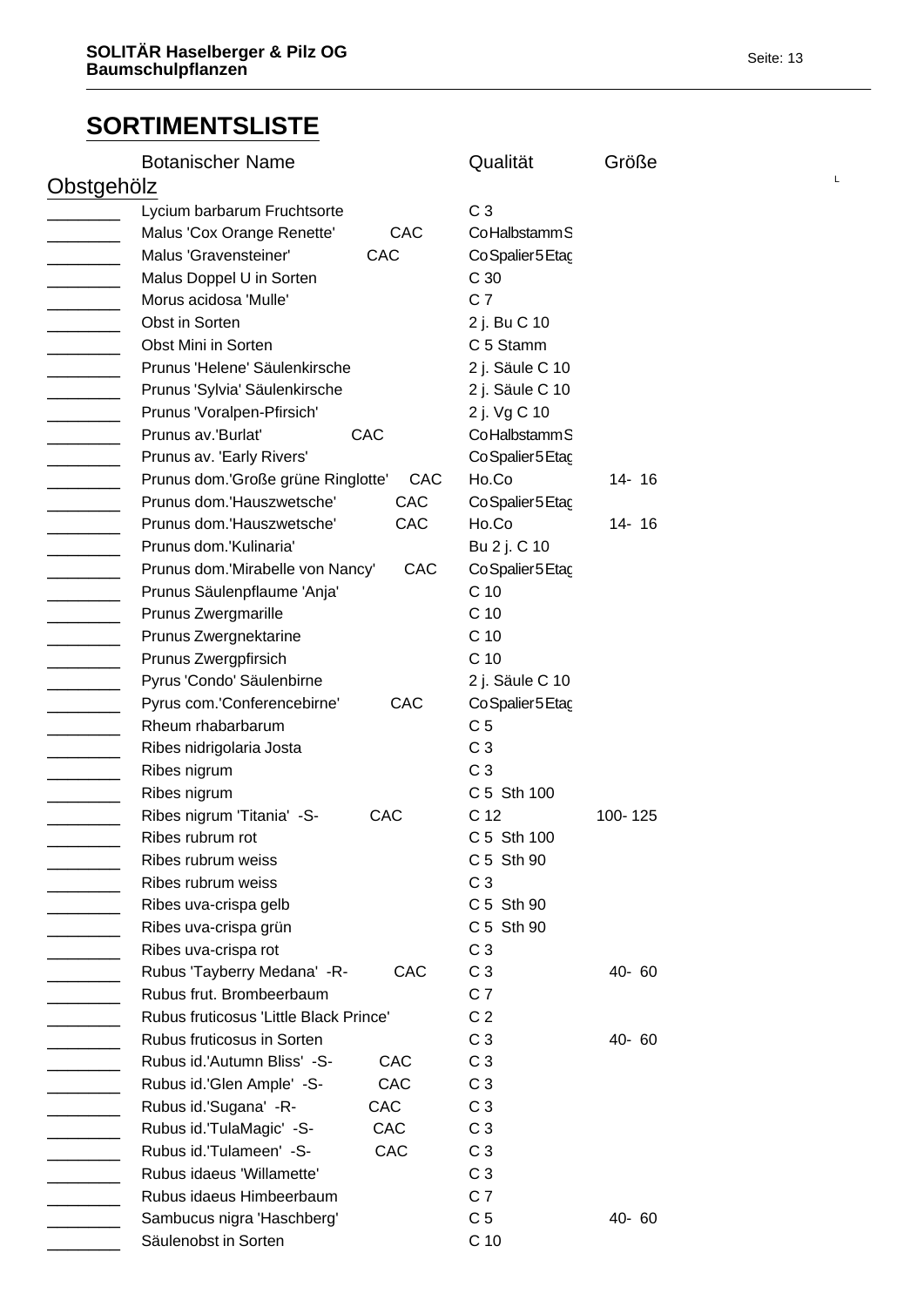|            | <b>Botanischer Name</b>                    | Qualität         | Größe     |   |  |
|------------|--------------------------------------------|------------------|-----------|---|--|
| Obstgehölz |                                            |                  |           | S |  |
|            | Säulenobst in Sorten                       | C <sub>7</sub>   |           |   |  |
|            | Vaccinium corym. 'Heidelbert' - PfdJ 2021  | C <sub>5</sub>   |           |   |  |
|            | Vaccinium corymb.'Blue Crop'               | C <sub>3</sub>   |           |   |  |
|            | Vaccinium corymb.'Goldtraube'<br>CAC       | C <sub>3</sub>   | 40-60     |   |  |
|            | CAC<br>Vaccinium corymb.'Reka' -R-         | C <sub>3</sub>   |           |   |  |
|            | Vaccinium corymb. DRILLING                 | C <sub>5</sub>   | 60-80     |   |  |
|            | Vaccinium corymbosum 'Hortblue Petite      | C <sub>3</sub>   |           |   |  |
|            | Vaccinium corymbosum i.S., großfrüchtig    | C <sub>3</sub>   | 50-60     |   |  |
|            | Vaccinium corymbosum i.S., großfrüchtig    | C 7 Sth 60       |           |   |  |
|            | Vaccinium corymbosum i.S., großfrüchtig    | C <sub>7</sub>   | 60-80     |   |  |
|            | Vitis 'Bianca'                             | C <sub>3</sub>   | 80-100    |   |  |
|            | Vitis 'Datteltraube' -R-                   | C <sub>3</sub>   | 80-100    |   |  |
|            | Vitis 'Isabella'                           | C <sub>3</sub>   | 80-100    |   |  |
|            | Vitis 'Muscat bleu'                        | C <sub>3</sub>   | 80-100    |   |  |
|            | Vitis 'Regent'                             | C <sub>3</sub>   | 80-100    |   |  |
|            | Vitis 'Viktoria von Traub' - PfldJ 2022    | C <sub>5</sub>   |           |   |  |
|            | Vitis vinif. 'Attika'                      | C <sub>3</sub>   | 80-100    |   |  |
|            | Vitis vinif. 'Bronner'                     | C <sub>3</sub>   | 80-100    |   |  |
|            | Vitis vinif. 'Donauveltliner'              | C <sub>3</sub>   | 80-100    |   |  |
|            | Vitis vinif. 'Helios'                      | C <sub>3</sub>   | 80-100    |   |  |
|            | Vitis vinif. 'Katharina' hellrot kernlos   | C <sub>3</sub>   | 80-100    |   |  |
|            | Vitis vinif. 'Lakemont' weiß kernlos       | C <sub>3</sub>   | 80-100    |   |  |
|            | Vitis vinif. 'Pinot Nova'                  | C <sub>3</sub>   | 80-100    |   |  |
|            | Vitis vinif. 'Romulus' Kindertraube        | C <sub>3</sub>   | 80-100    |   |  |
|            | Vitis vinif. 'Stella Blaufränkisch'        | C <sub>3</sub>   | 80-100    |   |  |
|            | Vitis vinif. 'Vanessa' hellrot kernlos     | C <sub>3</sub>   | 80-100    |   |  |
|            | Vitis vinif. 'Venus' kernarm blau          | C <sub>3</sub>   | 80-100    |   |  |
|            | Vitis vinif. i. S. kernarm blau            | C <sub>3</sub>   | 80-100    |   |  |
|            | Vitis vinifera i. S. blau tolerant         | C <sub>3</sub>   | 80-100    |   |  |
|            | Vitis vinifera tolerant weiß               | C <sub>3</sub>   | 80-100    |   |  |
|            | Zwergobst in Sorten                        | C <sub>10</sub>  |           |   |  |
|            | Zwetschke in Sorten                        | 2 j. Bu C 10     |           |   |  |
| Obst B C10 |                                            |                  |           | P |  |
|            | Prunus pers. Tellernektarine               | Bu 2 j. C 10     |           |   |  |
|            | Prunus pers. Tellerpfirsich                | Bu 2 j. C 10     |           |   |  |
|            | Stauden u. Bodendecker                     |                  |           | Α |  |
|            | Agapanthus in Sorten                       | C <sub>3</sub>   |           |   |  |
|            | Cistus corbariensis 'Little Miss Sunshine' | C <sub>2</sub>   |           |   |  |
|            | Cortaderia selloana 'Citaro'               | C <sub>5</sub>   |           |   |  |
|            | Cortaderia selloana 'Evita                 | C <sub>5</sub>   |           |   |  |
|            | Cortaderia selloana 'Pumila'               | C <sub>5</sub>   |           |   |  |
|            | Cotoneaster dammeri 'Streibs Findling'     | P 9              | $10 - 15$ |   |  |
|            | Cotoneaster dammeri radicans               | P <sub>0,5</sub> | $20 - 30$ |   |  |
|            | Euonymus fortunei 'Emerald'n Gold'         | P <sub>0,5</sub> |           |   |  |
|            | Euonymus fortunei 'Emerald Gaiety'         | P <sub>0,5</sub> |           |   |  |
|            | Geranium wallichianum 'Rozanne' -R-        | P 1,3            |           |   |  |
|            |                                            |                  |           |   |  |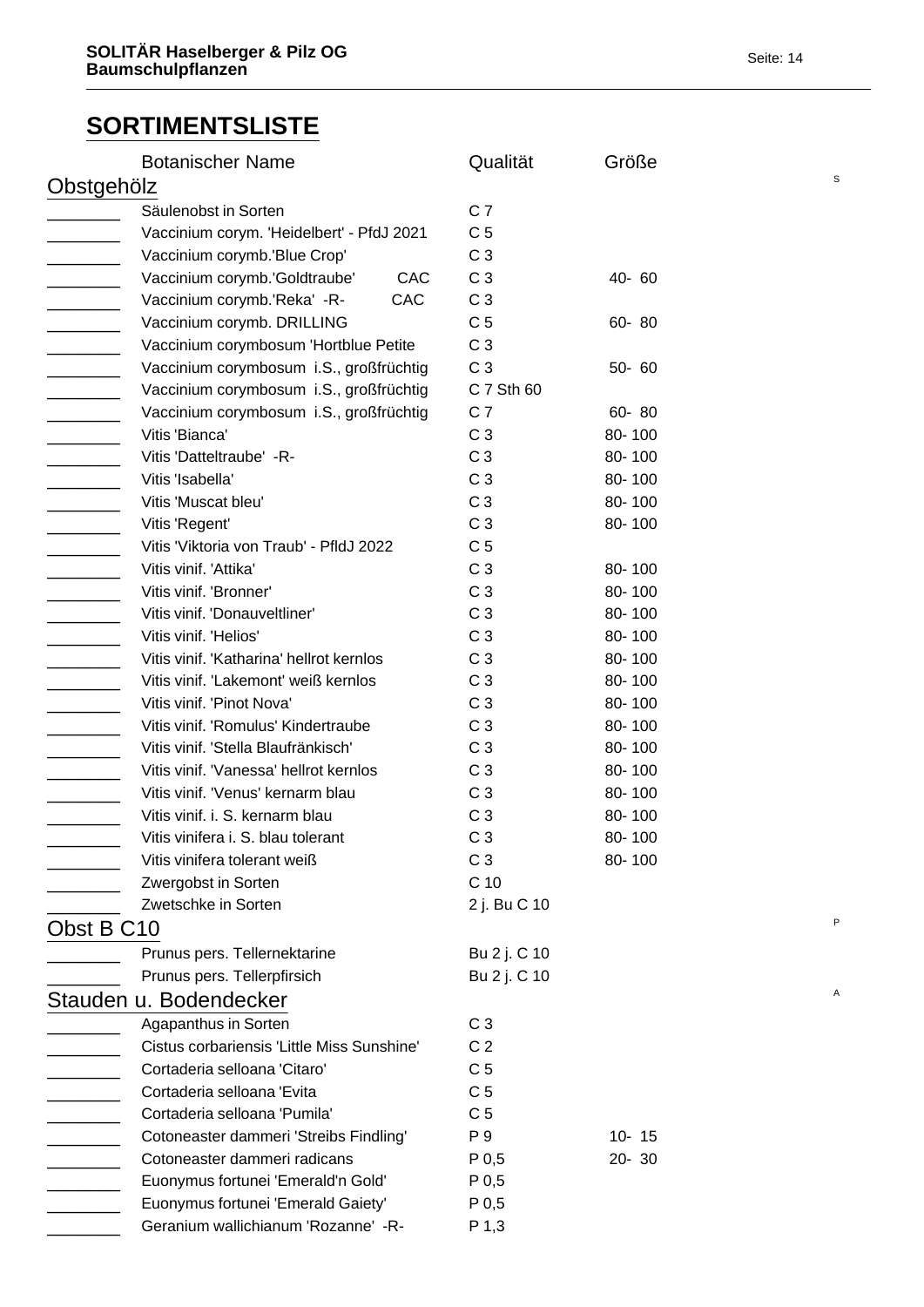|                                                                                         | <b>Botanischer Name</b>                   | Qualität         | Größe     |   |
|-----------------------------------------------------------------------------------------|-------------------------------------------|------------------|-----------|---|
|                                                                                         | Stauden u. Bodendecker                    |                  |           | н |
|                                                                                         | Hosta i.Sorten                            | C <sub>5</sub>   |           |   |
|                                                                                         | Lavandula angustifolia 'Hidcote Blue'     | C <sub>2</sub>   |           |   |
|                                                                                         | Lavandula angustifolia 'Munstead'         | C <sub>1,3</sub> |           |   |
| $\overline{\phantom{a}}$                                                                | Lavandula angustifolia 'Munstead'         | $C$ 7,5          |           |   |
| $\mathcal{L}^{\text{max}}_{\text{max}}$ , where $\mathcal{L}^{\text{max}}_{\text{max}}$ | Lavandula angustifolia 'Munstead'         | C <sub>2</sub>   |           |   |
|                                                                                         | Miscanthus sinensis 'Adagio'              | C <sub>3</sub>   |           |   |
|                                                                                         | Miscanthus sinensis 'Gracillimus'         | C <sub>3</sub>   |           |   |
|                                                                                         | Miscanthus sinensis 'Gracillimus'         | C <sub>5</sub>   | 80-100    |   |
| $\overline{\phantom{a}}$                                                                | Miscanthus sinensis 'Kleine Silberspinne' | C <sub>5</sub>   |           |   |
|                                                                                         | Miscanthus sinensis 'Kleine Silberspinne' | C <sub>3</sub>   |           |   |
|                                                                                         | Miscanthus sinensis 'Morning Light'       | C <sub>5</sub>   |           |   |
|                                                                                         | Miscanthus sinensis 'Morning Light'       | C <sub>3</sub>   |           |   |
| <u> a shekara ta 1991</u>                                                               | Miscanthus sinensis 'Roter Pfeil'         | C <sub>5</sub>   |           |   |
| $\overline{\phantom{a}}$                                                                | Miscanthus sinensis 'Strictus'            | C <sub>3</sub>   |           |   |
|                                                                                         | Miscanthus sinensis in Sorten             | C <sub>5</sub>   |           |   |
|                                                                                         | Mitchella repens                          | P 0,5            | $15 - 20$ |   |
|                                                                                         | Pachysandra terminalis                    | P 0,5            |           |   |
| $\overline{\phantom{a}}$                                                                | Paeonia lact. Pfingstrose in Sorten       | C <sub>7</sub>   |           |   |
| $\overline{\phantom{a}}$                                                                | Paeonia lact. Pfingstrose in Sorten       | C <sub>3</sub>   |           |   |
|                                                                                         | Paeonia suffruticosa in Farben            | C33bis4Trieb6    |           |   |
|                                                                                         | Paeonia suffruticosa in Farben            | C1210bis15Tri    |           |   |
| $\mathcal{L}^{\text{max}}$ , where $\mathcal{L}^{\text{max}}$                           | Paeonia suffruticosa in Farben            | C55bis6Triebe    | 30- 40    |   |
|                                                                                         | Panicum virgatum 'Northwind'              | C <sub>5</sub>   |           |   |
|                                                                                         | Panicum virgatum Heavy Metal              | C <sub>3</sub>   |           |   |
|                                                                                         | Pennisetum alopecuroides 'Hameln'         | C <sub>2</sub>   |           |   |
|                                                                                         | Pennisetum alopecuroides 'Little Bunny'   | C <sub>2</sub>   |           |   |
|                                                                                         | Pennisetum alopecuroides 'Peppa Pig'      | C <sub>2</sub>   |           |   |
|                                                                                         | Stauden in Sorten                         | C <sub>2</sub>   |           |   |
|                                                                                         | Stauden Top Selection in Sorten           | C <sub>2</sub>   |           |   |
|                                                                                         | Vinca minor                               | C <sub>2</sub>   |           |   |
|                                                                                         | Vinca minor                               | Tb <sub>9</sub>  |           |   |
|                                                                                         | Vinca minor in Sorten                     | P 0,5            |           |   |
|                                                                                         | Waldsteinia ternata                       | P 0,5            |           |   |
|                                                                                         | Yucca filamentosa                         | C <sub>5</sub>   |           |   |
|                                                                                         | Moorbeetpflanzen                          |                  |           | Α |
|                                                                                         | Azalea Knaph. Hybriden in Sorten          | C <sub>5</sub>   | 40-60     |   |
|                                                                                         | Erica car. in Sorten                      | C <sub>2</sub>   | $20 - 25$ |   |
|                                                                                         | Pieris japonica in Sorten                 | C <sub>5</sub>   | 30- 40    |   |
|                                                                                         | Rhododendron Bloombux                     | C <sub>2</sub>   | 20-25     |   |
|                                                                                         | Rhododendron Hybr. i.S., PrGr. II rosa    | Co               | 100-120   |   |
|                                                                                         | Rhododendron in Sorten PG II-III          | $C$ 7,5          | 40-50     |   |
|                                                                                         | Rhododendron neriiflorum 'Burletta'       | C <sub>3</sub>   |           |   |
|                                                                                         | Rhododendron obt. Zwergazaleen in Sorten  | C <sub>5</sub>   | 30- 40    |   |
|                                                                                         | Rhododendron repens in Sorten             | C <sub>2</sub>   | 20-25     |   |
|                                                                                         | Rhododendron Yakushimanum in Sorten       | C <sub>5</sub>   | 30- 40    |   |
|                                                                                         | Skimmia japonica                          | C <sub>3</sub>   |           |   |
|                                                                                         |                                           |                  |           |   |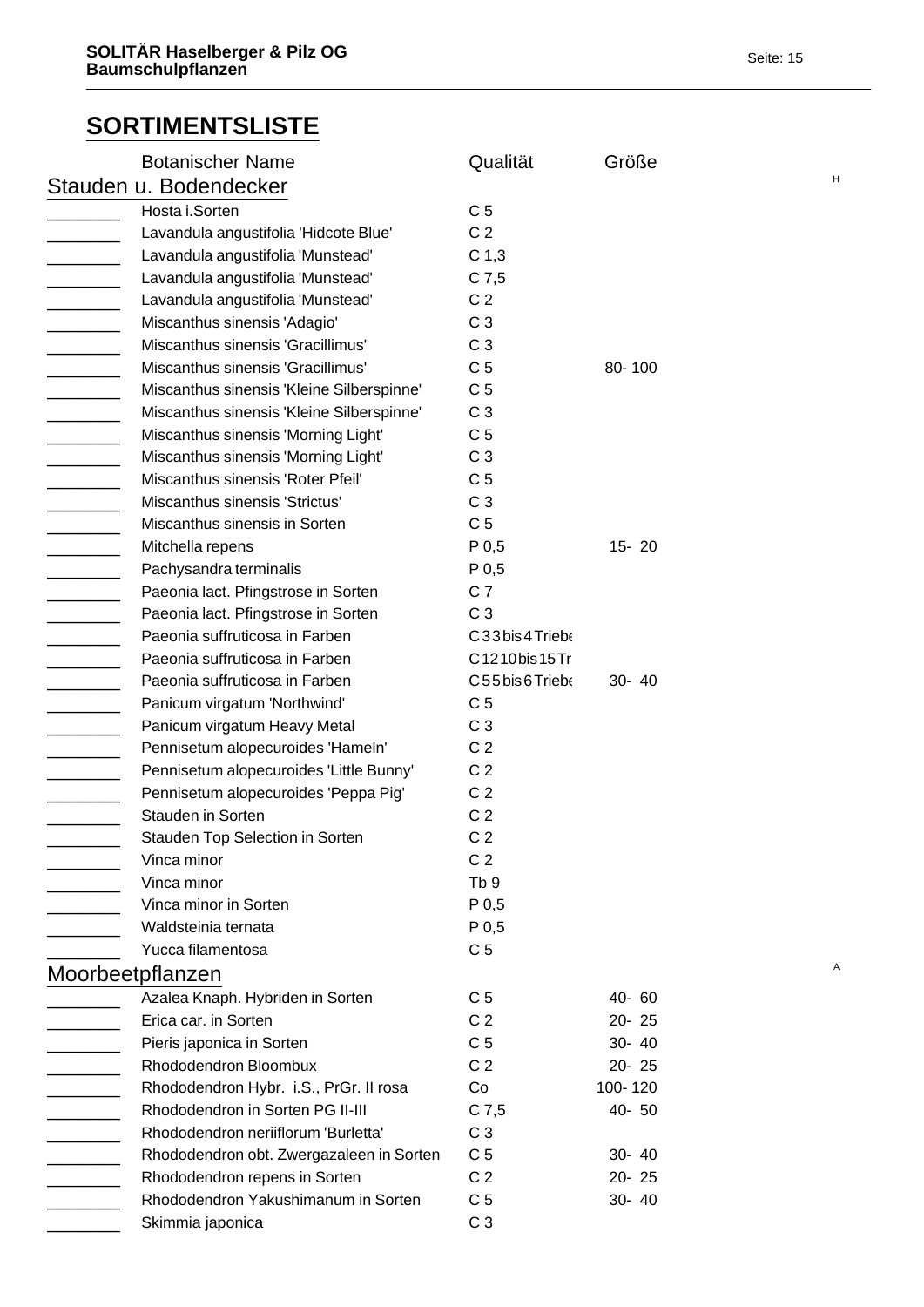|           | <b>Botanischer Name</b>               | Qualität      | Größe     |   |
|-----------|---------------------------------------|---------------|-----------|---|
| Stämmchen |                                       |               |           | Α |
|           | Acer palmatum 'Sharp's Pygmy'         | C 5 Sth 40    | 30- 40    |   |
|           | Albizia julibr.'Summer Chocolate' -S- | C 30 Sth 120  |           |   |
|           | Cedrus deodara 'Feeling Blue'         | C 70 Sth 150  | $10 - 12$ |   |
|           | Cedrus deodara 'Feeling Blue'         | C 6 Sth 40    |           |   |
|           | Chaenomeles x superba 'Jet Trail'     | C 10 Sth 80   |           |   |
|           | Chamaecyparis obtusa 'Nana Gracilis'  | C 5 Sth 60    |           |   |
|           | Chamaecyparis pis.'Sungold'           | C 6 Sth 40    |           |   |
|           | Cornus kousa 'Girard Nana'            | C 6 Sth 60    |           |   |
|           | Corylus av.'Contorta'                 | C 10 Sth 80   |           |   |
|           | Corylus avellana 'Twister'            | C 15 Sth 60   |           |   |
|           | Crataegus laevigata 'Paul's Scarlet'  | C 12 Sth 130  |           |   |
|           | Euodia hupehensis                     | C 20 Sth 140  |           |   |
|           | Euonymus fortunei 'Emerald'n Gold'    | C 5 Sth 80    |           |   |
|           | Euonymus fortunei 'Emerald'n Gold'    | C 3 Sth 60    |           |   |
|           | Euonymus fortunei 'Emerald Gaiety'    | C 5 Sth 80    |           |   |
|           | Euonymus fortunei 'Emerald Gaiety'    | C 3 Sth 60    |           |   |
|           | Fagus sylvatica 'Mercedes'            | C 7 Sth 120   |           |   |
|           | Fagus sylvatica 'Rohan Weeping'       | C 7 Sth 80    |           |   |
|           | Ficus carica 'Brown Turkey'<br>CAC    | C 12 Sth 100  |           |   |
|           | Ginkgo biloba 'Marieke'               | C 5 Sth 80    |           |   |
|           | Ginkgo biloba 'Marieke'               | C 5 Sth 60    |           |   |
|           | Ginkgo biloba 'Marieke'               | C 10 Sth 80   |           |   |
|           | Ginkgo biloba 'Mariken'               | C 7,5 Sth 120 |           |   |
|           | Ginkgo biloba 'Troll'                 | C 10 Sth 80   |           |   |
|           | Hamamelis interm.'Rubin'              | C 6 Sth 60    |           |   |
|           | Hamamelis intermedia 'Arnold Promise' | C 6 Sth 60    |           |   |
|           | Heptacodium miconioides               | C 10 Sth 50   |           |   |
|           | Hibiscus syriacus in 5 Sorten         | C 10 Sth 110  |           |   |
|           | llex aquif.'J.C.van Tol'              | C 12 Sth 100  |           |   |
|           | llex meserveae 'Heckenfee' -R-        | C 5 Sth 80    |           |   |
|           | Ilex meserveae Little Rascal          | C 12 Sth 80   |           |   |
|           | Laburnum alpinum 'Fastigiata'         | C 12 Sth 80   |           |   |
|           | Larix decidua 'Kornik'                | C 7 Sth 120   |           |   |
|           | Larix decidua 'Puli'                  | C 3 Sth 80    |           |   |
|           | Larix decidua 'Puli'                  | C 7 Sth 120   |           |   |
|           | Larix kaempferi 'Blue Dwarf'          | C 3 Sth 80    |           |   |
|           | Larix kaempferi 'Diana'               | C 3 Sth 80    |           |   |
|           | Larix kaempferi 'Stiff Weeper'        | C 4 Sth 90    |           |   |
|           | Larix kaempferi 'Stiff Weeper'        | C 10 Sth 180  |           |   |
|           | Larix kaempferi 'Stiff Weeper'        | C 7 Sth 120   |           |   |
|           | Magnolia 'Black Tulip                 | C15 Sth 180   |           |   |
|           | Magnolia 'lan's Red'                  | C15 Sth 180   |           |   |
|           | Magnolia 'Susan'                      | C 7 Sth 80    |           |   |
|           | Magnolia soulangiana                  | C 7 Sth 80    |           |   |
|           | Magnolia soulangiana 'Heaven Scent'   | C15 Sth 180   |           |   |
|           | Magnolia stellata                     | C 7 Sth 80    |           |   |
|           | Malus 'Evereste' - R-                 | C 12 Sth 120  |           |   |
|           |                                       |               |           |   |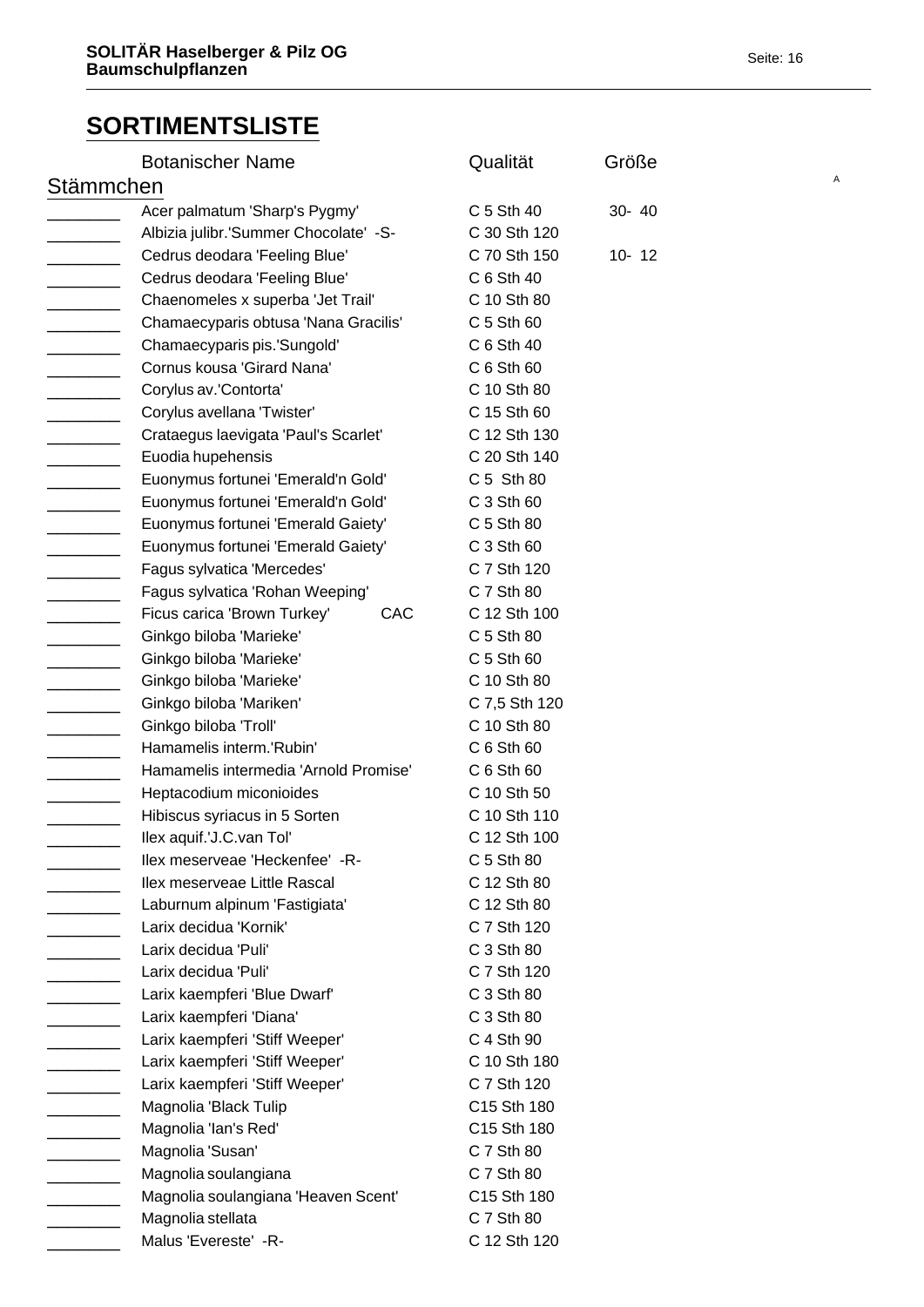|                          | <b>Botanischer Name</b>                   | Qualität      | Größe |   |
|--------------------------|-------------------------------------------|---------------|-------|---|
| Stämmchen                |                                           |               |       | М |
|                          | Malus 'Pomzai' -R-                        | C 7,5 Sth 80  |       |   |
|                          | Malus 'Red Sentinel'                      | C 15 Sth 120  |       |   |
|                          | Malus 'Royal Beauty'                      | C 12 Sth 120  |       |   |
|                          | Malus 'Tina'                              | C5 Sth 80     |       |   |
| $\overline{\phantom{a}}$ | Malus toringo 'Scarlett'                  | C 12 Sth 120  |       |   |
|                          | Photinia faseri 'Pink Marble'             | C 6 Sth 50    |       |   |
|                          | Photinia fraseri 'Devil's Dream'          | C 10 Sth 80   |       |   |
|                          | Photinia fraseri 'Red Robin'              | C 18 Sth 100  |       |   |
|                          | Photinia fraseri 'Red Robin'              | C 15 Sth 190  |       |   |
| ——————————               | Physocarpus 'Lady in Red'                 | C 7 Sth 80    |       |   |
|                          | Physocarpus opulifolius 'Midnight'        | C 7 Sth 80    |       |   |
|                          | Physocarpus opulifolius 'Summer Wine' -R- | C 7 Sth 80    |       |   |
|                          | Physocarpus opulifolius 'Tiny Wine' -R-   | C 7 Sth 80    |       |   |
|                          | Physocarpus opulifolius 'Tiny Wine Gold'  | C 7 Sth 80    |       |   |
| $\overline{\phantom{a}}$ | Pinus mugo 'Mops'                         | C 3 Sth 40    |       |   |
|                          | Pinus mugo 'Mops'                         | C 5 Sth 60    |       |   |
| $\frac{1}{1}$            | Pinus mugo 'Picobello'                    | C 5 Sth 60    |       |   |
|                          | Pinus mugo 'Varella'                      | C 5 Sth 60    |       |   |
| _____________            | Pinus sylvestris 'Watereri'               | C 7,5 Sth 60  |       |   |
|                          | Prunus 'Okame'                            | C 5 Sth 80    |       |   |
|                          | Prunus 'Okame'                            | C 12 Sth 120  |       |   |
|                          | Prunus cerasifera 'Pleniflora'            | C 12 Sth 120  |       |   |
|                          | Prunus incisa 'February Pink'             | C 5 Sth 80    |       |   |
|                          | Prunus kurilensis 'Ruby'                  | C 5 Sth 80    |       |   |
|                          | Prunus lauroc.'Etna' -R-                  | C 10 Sth 100  |       |   |
|                          | Prunus lauroc.'Etna' -R-                  | C 10 Sth 150  |       |   |
|                          | Prunus lauroc.'Etna' -R-                  | C 10 Sth 120  |       |   |
|                          | Prunus lauroc.'Miniredia'                 | C 3 Sth 50    |       |   |
|                          | Prunus Iusitanica Angustifolia            | C 10 Sth 80   |       |   |
|                          | Prunus serrulata 'Kanzan'                 | C 5 Sth 70    |       |   |
|                          | Prunus serrulata 'Royal Burgundy'         | C 7,5 Sth 80  |       |   |
|                          | Prunus serrulata 'Royal Burgundy'         | C 5 Sth 70    |       |   |
|                          | Prunus serrulata 'Royal Burgundy'         | C 12 Sth 120  |       |   |
|                          | Rhododendron lut.'Gibraltar'              | C 7 Sth 60    |       |   |
|                          | Rhododendron lut.'Homebush'               | C 7 Sth 60    |       |   |
|                          | Rhododendron lut. 'Goldtopas'             | C 7 Sth 60    |       |   |
| $\overline{\phantom{a}}$ | Rhododendron lut. Royal Command           | C 7 Sth 60    |       |   |
|                          | Rhododendron neriiflorum 'Burletta'       | C 7 Sth 60    |       |   |
|                          | Robinia pseudoac. Twisty Baby' -R-        | C 10 Sth 90   |       |   |
|                          | Salix 'Zauberkätzchen'                    | C 5 Sth 75    |       |   |
|                          | Salix integra 'Hakuro Nishiki'            | C 5 Sth 80    |       |   |
|                          | Salix integra 'Hakuro Nishiki'            | C 10 Sth 180  |       |   |
|                          | Salix integra 'Hakuro Nishiki'            | C 10 Sth 140  |       |   |
|                          | Sorbus reducta                            | C 12 Sth 120  |       |   |
|                          | Syringa Bloomerang - R- 'Dark Purple'     | C 5 Sth 80    |       |   |
|                          | Syringa meyeri 'Palibin'                  | C 7,5 Sth 120 |       |   |
|                          | Syringa meyeri 'Palibin'                  | C 10 Sth 90   |       |   |
|                          |                                           |               |       |   |